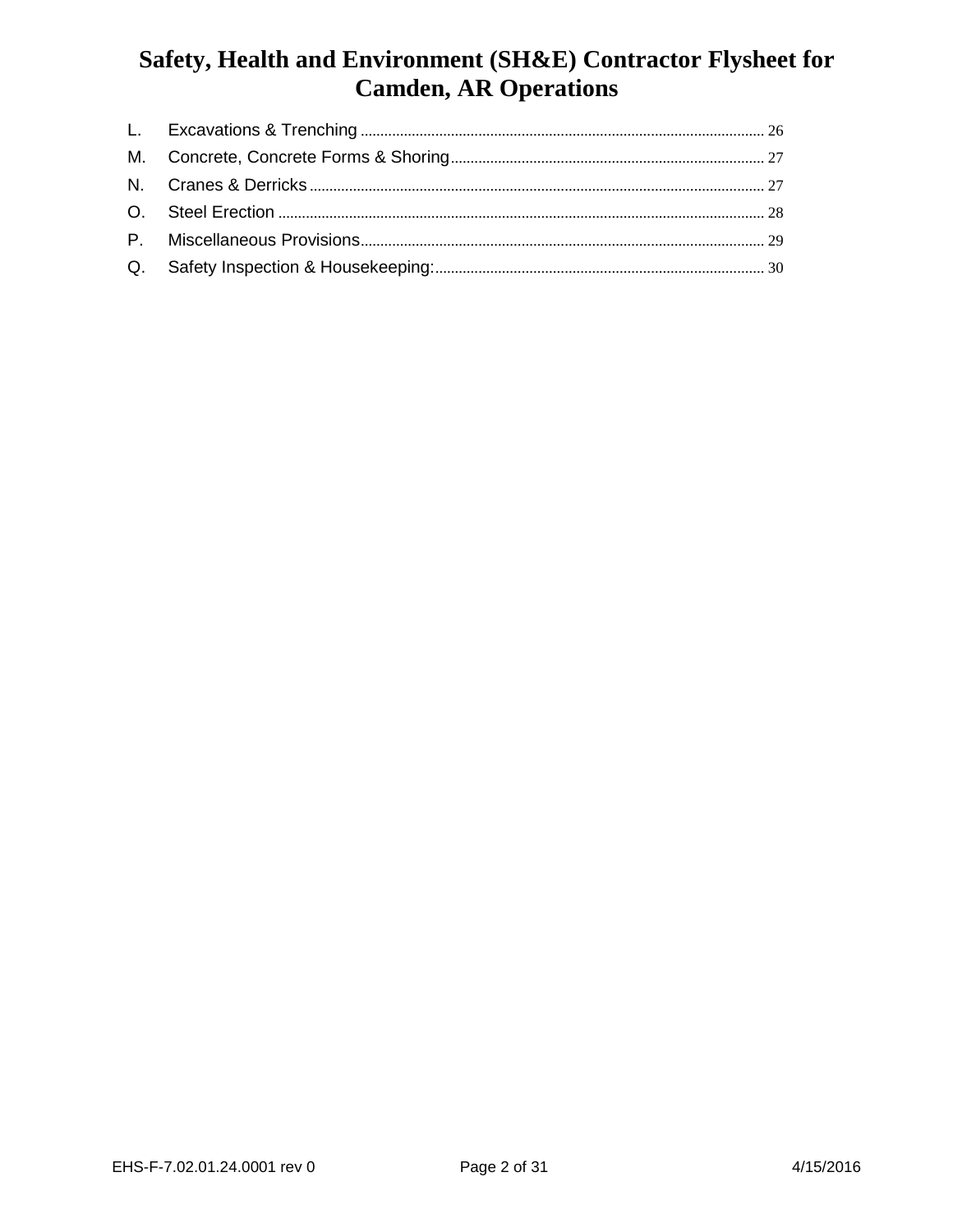### **PURPOSE, SCOPE AND PHILOSOPHY**

#### **A. Buyer Contractor Policies**

- 1. Contractor shall adhere to all applicable federal, state, local, municipal and public laws, ordinances, building codes, rules, regulations and orders now existing or later enacted. Should a conflict arise, the most stringent of these laws, ordinances, codes, rules, regulations, orders or contract requirements shall apply. Should any unforeseen consideration or problems arise, they shall be resolved by mutual agreement, recognizing that personnel safety, the environment, and regulatory compliance is of paramount importance.
- 2. **Prior to commencement of any work on Buyer's facilities or property and expressly before arriving at the Buyer's job site, Contractors involved in trades-type work (e.g., electrical, pipefitting, mechanical) are required to be pre-approved by Aerojet Rocketdyne's Contractor Safety Committee. Contractors will be denied access to the Buyer's facilities until they have received notification from SH&E that they been pre-approved.** Companies requiring pre-approval include, but are not limited to, general contractors, OEMs, construction vendors, riggers/millwrights, painters, machine tool service vendors, and other vendors who use power tools and/or are engaged in activities that involve potentially hazardous chemicals or energy sources. To be Pre-Approved Contractors must submit the following documentation: Completed SH&E Preapproval form; Completed Contractor Training Documentation Matrix; Injury & Illness Prevention Program (IIPP); Code of Safe Work Practices prior to commencement of any work at Buyer's facilities or property and arriving on the job site. This pre-approval is required for the Contractor and any of the Contractor's subcontractors, at any tier, that need to access the Buyer's facilities in the performance of this Order.
- 3. Contractor is responsible for controlling the manner and methods of its operations and is directly responsible for the safety of its employees and Subcontractor's employees and ensuring regulatory compliance. In the event Contractor's employees or its Subcontractors' employees fail to comply with Federal, State, and/or local regulations, or this document, Buyer has the right and obligation to stop work, at Contractor's expense, until the issue is rectified to Buyer's satisfaction. Furthermore, violations may be referred to the appropriate regulatory agency(s), which may lead to legal, civil, and/or criminal action.
- 4. Failure of this document to reference specific laws, ordinance, codes, rules, regulations or orders does NOT excuse Contractor or Contractor's employees from following those regulations that may be applicable to the scope of work being performed by Contractor.
- 5. The requirements of this document may be modified by the specific safety and environmental rules and procedures of individual operating buildings or facilities. These modifications will be noted and indicated on the drawings.
- 6. Contractor shall not permit any person to enter upon Buyer's premises, at the work site or elsewhere, except in accordance with Buyer's safety and security requirements.
- 7. Contractor is solely responsible for the safety and protection of all persons and property while on or near the work site, including the safety and protection of Contractor's employees, agents, delegates, invitees and Subcontractors'.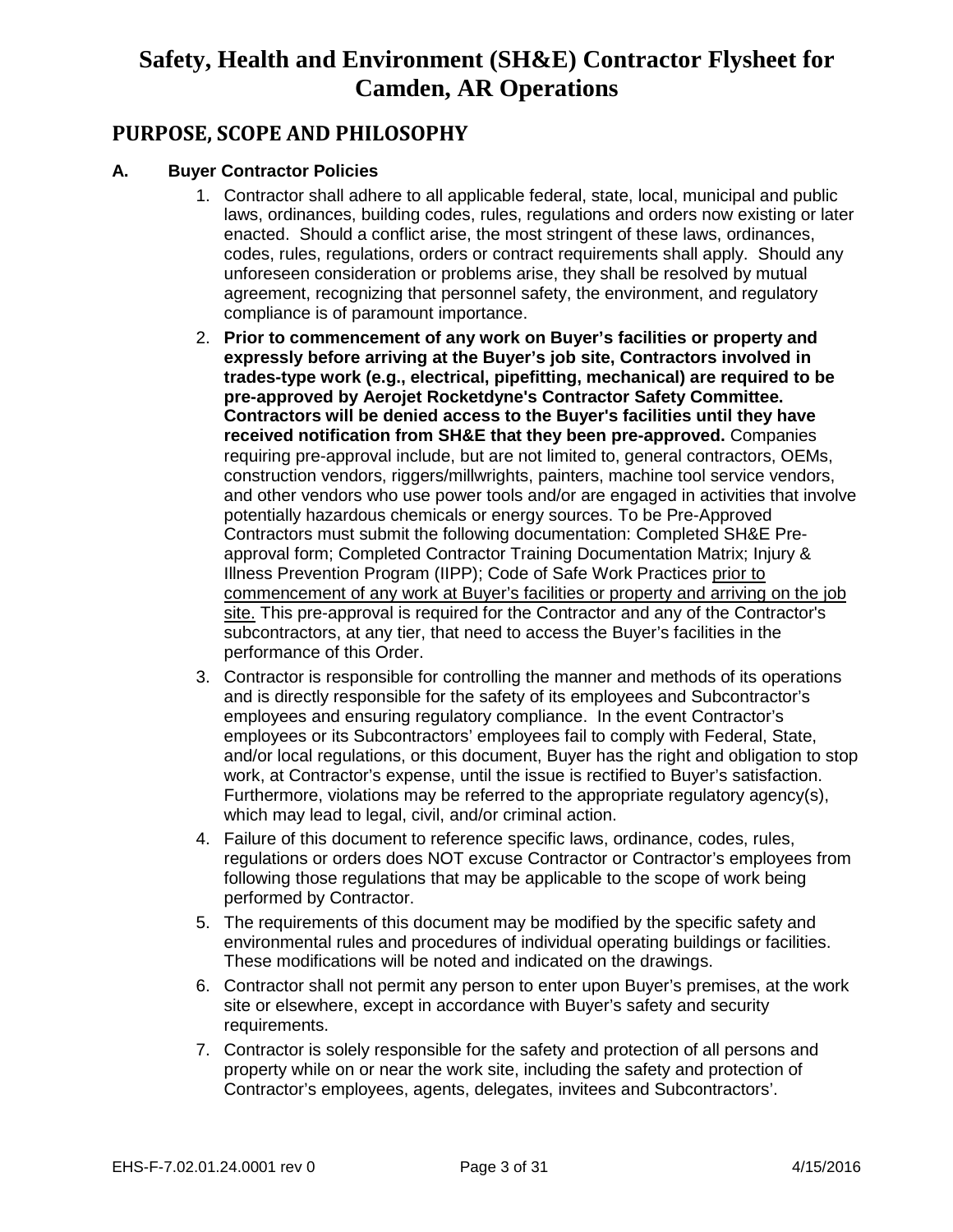- 8. Contractor agrees to indemnify and hold Buyer harmless from prohibiting any Contractor or Subcontractor's employees, agents, or invitees from entering onto the work site or project if, in the sole opinion of Aerojet Rocketdyne, such employee, agent, or invitee fails to comply with the safety, health, and environmental laws, rules, and regulations, discussed in Section I.A.1 of this document.
- 9. All Contractor and Subcontractor employees that contact or work on asbestoscontaining materials during their work activities shall meet the latest revision of the Arkansas Pollution Control and Ecology Commission Regulation 21 and other applicable Federal, State, and local regulatory requirements.
- 10. Unless stated otherwise in this document, all reference(s) to Contractor shall include Contractor's employees, agents, delegates, invitees and Subcontractor's employees, agents, delegates, invitees.

### **B. Reference Standards**

- 1. Occupational Safety and Health Act (OSHA)
- 2. -Title 29 Code of Federal Regulations (CFR), Parts 1910 & 1926-
- 3. National Fire Protection Association (NFPA) Standards comprising the National Fire Codes, including, but not limited to the National Electrical Code (NEC).
- 4. American National Standard Institute (ANSI)
- 5. National Institute for Occupational Safety and Health (NIOSH)
- 6. American Conference of Governmental Industrial Hygienists (ACGIH) Industrial Ventilation Manual
- 7. Bureau of Labor Statistics (BLS)
- 8. 40 CFR, Resource Conservation and Recovery Act (RCRA)
- 9. 49 CFR, Department of Transportation of Hazardous Materials and Waste
- 10. Toxic Substance Control Act (TSCA)
- 11. Where a standard is referenced in this document, the subject referenced (equipment, material, or work) shall be in compliance with the most recent edition of that standard.
- 12. The referenced standards are minimum requirements. Where the requirements of this document are in excess of, but not contrary to, the referenced standards, Contractor shall comply with the more stringent requirements of this document.

#### **C. SH&E Orientation**

- 1. Buyer's SH&E Organization or designee will provide Contractor all safety rules and regulations in effect at the worksite. Contractor will be responsible for requiring all of the Contractor's employees to receive this information prior to beginning work at Buyer's facility. These rules will include an explanation of Buyer's:
	- a. Emergency System
	- b. Hazardous Materials or conditions which may affect Contractor's employees
	- c. Safety precautions for facilities in which the Contractor may be working
	- d. Emergency procedures for specific facilities
	- e. Emergency Equipment, Alarms, or Signals
		- (1) Fire extinguishers, fire alarm stations, signal lights, sprinkler systems, emergency lights, and component equipment shall not be removed, disconnected, or reconnected without the specific approval from Security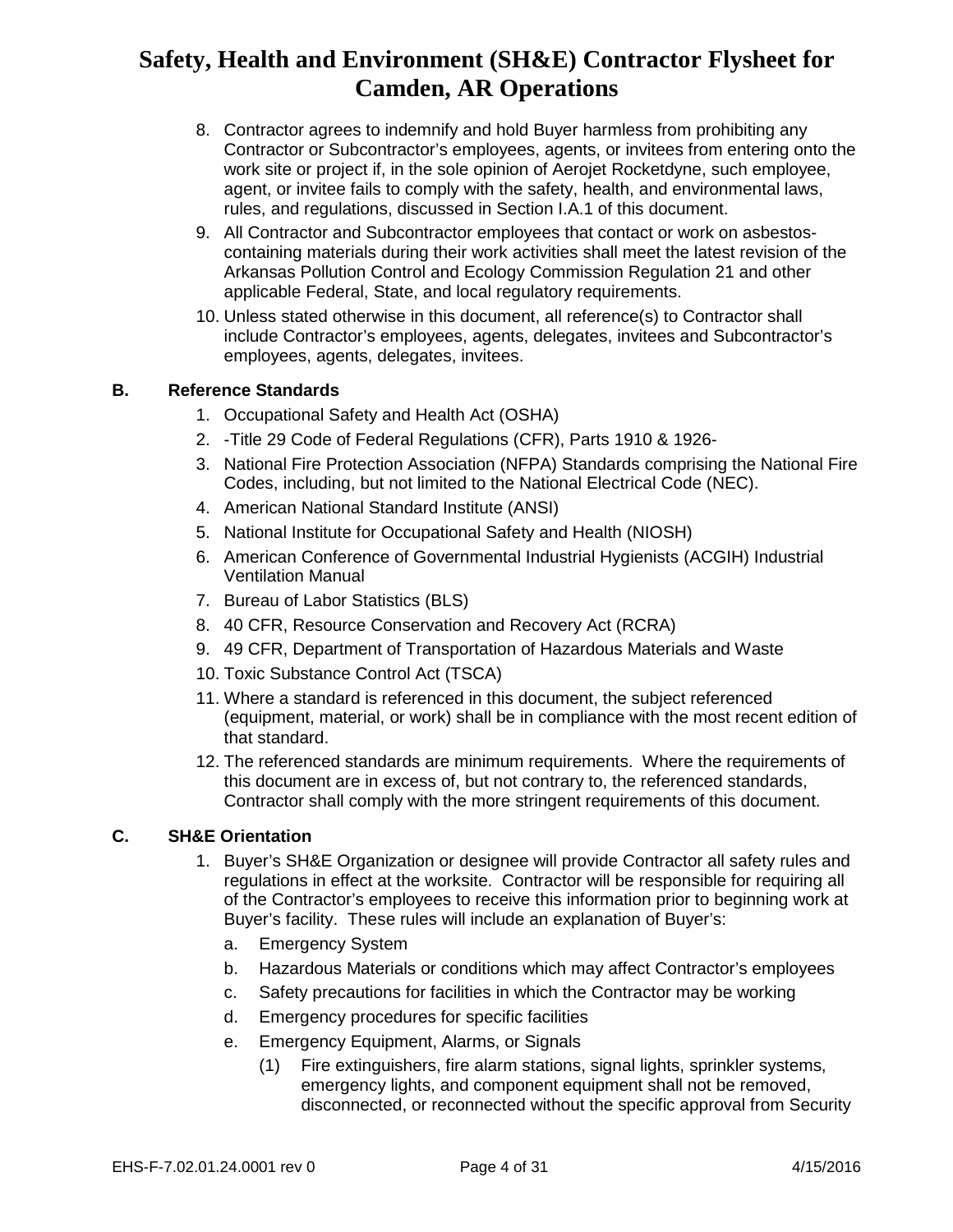Services through the Contract Coordinator. Permission to shut down, remove, modify, or relocate such equipment must be requested through the Contract Coordinator.

- (2) Fire hydrants and fire service control valves shall not be blocked. Permission for the use of fire hydrants must be obtained from Security Services through the Contract Coordinator.
- f. Emergency Exits
	- (1) Locations
	- (2) Maintaining clear passage
- g. Evacuation procedures and emergency assembly areas
- h. Contractor shall keep records showing to whom this information has been given. In the event there is a change in personnel in Contractor's work force, Contractor is responsible for providing any new employees with this information and maintaining all necessary records.
- i. Plant Fire Safety Rules
- j. Existing Buyer regulatory permits and conditions which may be affected or impacted by Contractor's scope of work
- 2. Contractor shall provide these safety rules and regulations to all Subcontractors.

#### **D. Contractor Responsibilities**

- 1. The Contractor is responsible for controlling the manner and methods of its operations and is directly responsible for the safety of its employees and Subcontractor's employees and ensuring regulatory compliance. To accomplish this, the Contractor will do all things necessary to ensure the safety of Contractor's or Subcontractor's, employees, agents, or invitees, including the following:
	- a. Appoint a Contractor designated representative for project and safety coordination at the job site. The designated representative must be on site while work is being accomplished. The Contractor may designate a Subcontractor's employee as the Contractor's representative, but in any event, the Contractor remains directly responsible to Aerojet Rocketdyne for safety performance of all work, including Subcontractors.
	- b. Use only the plant or building entrance designated by Buyer for entering and exiting.
	- c. Prohibit Contractor and Subcontractor personnel from entering Buyer's buildings or facilities outside scope of worksite.
	- d. Follow local plant access control practice. Buyer may require Contractor's employees to sign a log upon entering and leaving Buyer's buildings, facilities or test sites. The Contractor will also ensure that each Contractor employee is issued and wears a Aerojet Rocketdyne-issued badge.
	- e. Ensure that all Contractor and Subcontractor personnel comply with the terms of the contract, including applicable Security Services and SH&E rules. These rules include, but are not limited to, the Confined Space Entry Procedure, Hot Work Permit, Lockout/Tagout Procedure, and Hazardous Material and Waste Management Procedures.
	- f. Provide supervisors and employees who are competent and adequately trained to perform required work.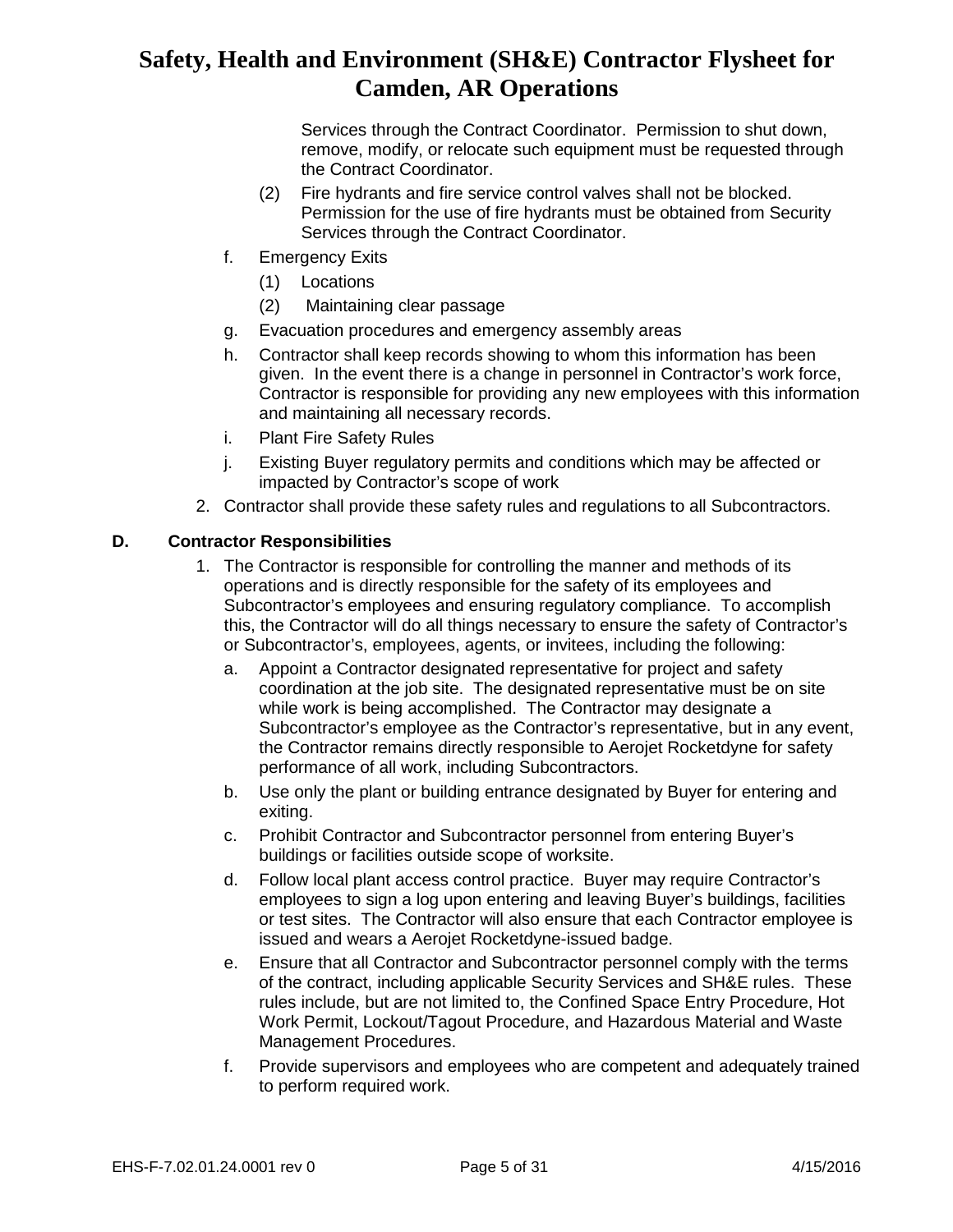- g. Advise Contractor's employees and Subcontractor's employees of hazards associated with the work to be performed, including any hazard information provided to the Contractor by Buyer. It is the Contractor's obligation to inform its employees and Subcontractor's employees of any hazardous chemical information the Contractor receives from Buyer in compliance with state and federal Right-to-Know legislation and to ensure that the Contractor's employees and Subcontractor's employees receive proper training.
- h. Provide all tools and equipment for the work, including personal protective equipment. The tools and equipment must be properly maintained and appropriate for safe accomplishment of the work. Buyer has the right to refuse or restrict the use of tools, equipment or hazardous materials.
- i. Keep the work area free from safety and health hazards. The Contractor shall promote safety and maintain good housekeeping throughout all phases of construction.
- j. Keep the Contract Coordinator immediately notified and fully informed of any work, which may affect the safety of Buyer's employees or property or which may violate regulatory compliance. This includes complying with state and federal Right-to-Know legislation and providing to the Contract Coordinator appropriate Material Safety Data Sheets (MSDS) or other required information about hazardous materials the Contractor will bring onto Buyer's property.
- k. Follow specific instructions supplied by Contract Coordinator should emergency alarms be activated.
- l. Know who to call and what to do in the event of an emergency involving the Contractor's work or employees.
- m. Provide first-aid and medical services, know where they are located, and how to obtain them for Contractor's employees when needed.
- n. Notify the Contract Coordinator immediately of any injury or illness to the Contractor's employees or Subcontractor's employees occurring while on Buyer's property. Provide a copy of each accident report to the Contract Coordinator within one working day. Contractor is responsible to maintain an adequate supply of investigation forms at the job site.
- o. Coordinate the use of all radiation producing devices or materials such as radiography equipment and alignment lasers with the Contract Coordinator.

### **E. Contractor's Safety, Health and Environmental Training**

- 1. Contractor shall instruct each employee in the recognition and correction of unsafe acts, behavior and conditions and the regulations applicable to Contractor's work environment. The employee shall use these instructions to control or eliminate any hazards or other exposure to illness or injury.
- 2. Contractor shall acquaint each Contractor's employees with the safety and emergency equipment available and the procedures to be followed in each type of accident occurrence.
- 3. At a minimum, each Contractor shall be required to conduct weekly safety meetings with Contractor personnel and Subcontractor's employees. Minutes shall be kept onsite and submitted to the Contract Coordinator.
- 4. Contractor shall provide a qualified supervisor who is responsible for maintaining job site safety and environmental compliance during all phases of construction. The supervisor shall conduct safety meetings with all personnel weekly, monitor site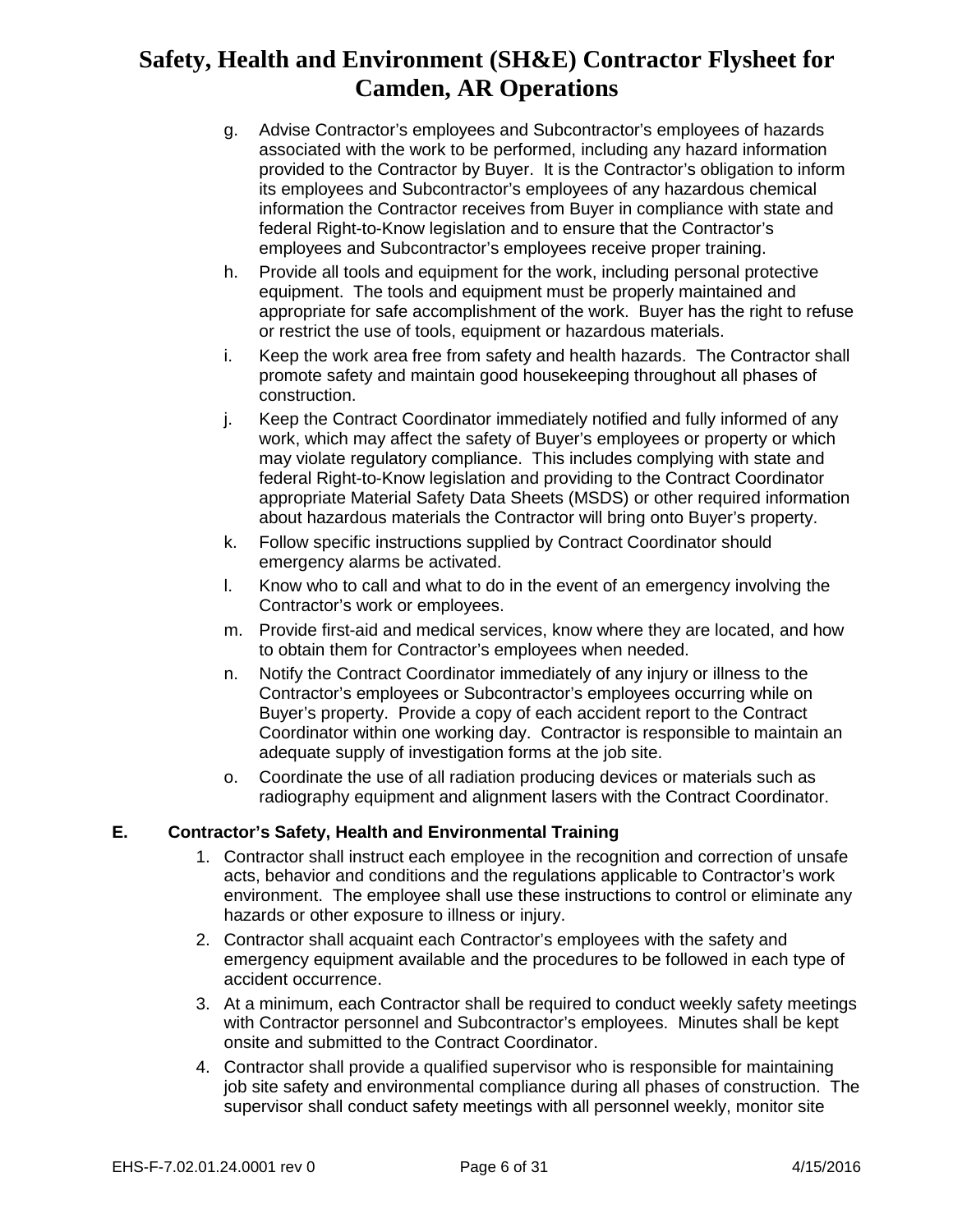safety and environmental compliance activities continuously and thoroughly investigate all accidents and near misses. Depending on the size and type of project, the supervisor may have other work site responsibilities.

- 5. All Contractor personnel must receive an initial orientation by Contractor's supervisor into Contractor's safety procedures, Contractor's Injury & Illness Prevention Program, and the requirements of this Section.
- 6. The Contractor is responsible for educating their personnel on the requirements of the Federal and Arkansas Hazard Communication Right-to-Know law regarding hazardous chemical inventories, MSDS's, container labeling, and emergency procedures.
- 7. Documentation of Federal and Arkansas Hazard Communication Right-to-Know employee training is of paramount importance. Contractor shall keep complete and accurate records of Contractor's personnel training and attendance. This documentation as well as the hazardous chemical inventory, and any permits, and MSDS file, shall be ready for audit at any time by either Buyer's SH&E organization or an inspector from an outside regulatory agency.

#### **F. First Aid and Medical Attention**

- 1. All first aid and medical attention for Contractor's workers shall be handled by Contractor in accordance with OSHA regulations.
- 2. Contractor shall be required to set up a first aid station in compliance with OSHA and State regulations.
- 3. Contractor shall be responsible for containerizing all bio-hazardous waste in an OSHA compliant manner and sanitizing any contaminated work areas.
	- a. Buyer will direct Contractor where to dispose of the bio-hazardous waste onsite at Aerojet Rocketdyne.

#### **G. Recording and Reporting of Injuries/Illnesses**

- 1. Contractor shall immediately notify Contract Coordinator of all occupational injuries or illnesses that occur to Contractor's employees while on Buyer's property, and all near-misses that could have led to an injury or illness.
- 2. Every Contractor and Subcontractor shall maintain occupational injury and illness records for employees which shall include the following forms:
	- a. OSHA 301 Supplementary Record of Occupational Injuries and Illnesses.
	- b. OSHA 300 Log and Summary of Occupational Injuries and Illnesses.
- 3. Contractor shall notify Buyer of the name of Contractor's employee who will be knowledgeable in the prevention of accidents at the job site, and whose duty will be to report immediately in writing to Buyer all accidents and injuries occurring, including near misses, at the worksite. If Contractor files an accident report with a public authority, Contractor shall provide a copy of the report to Buyer, prior to issuance.
- 4. Contractor shall investigate, as a minimum, each accident and near-miss to determine the cause and implement future corrective measures. Contractor will present a written copy of its investigation report and corrective action measures to Buyer's Health & Safety department through the Contract Coordinator, within one working day.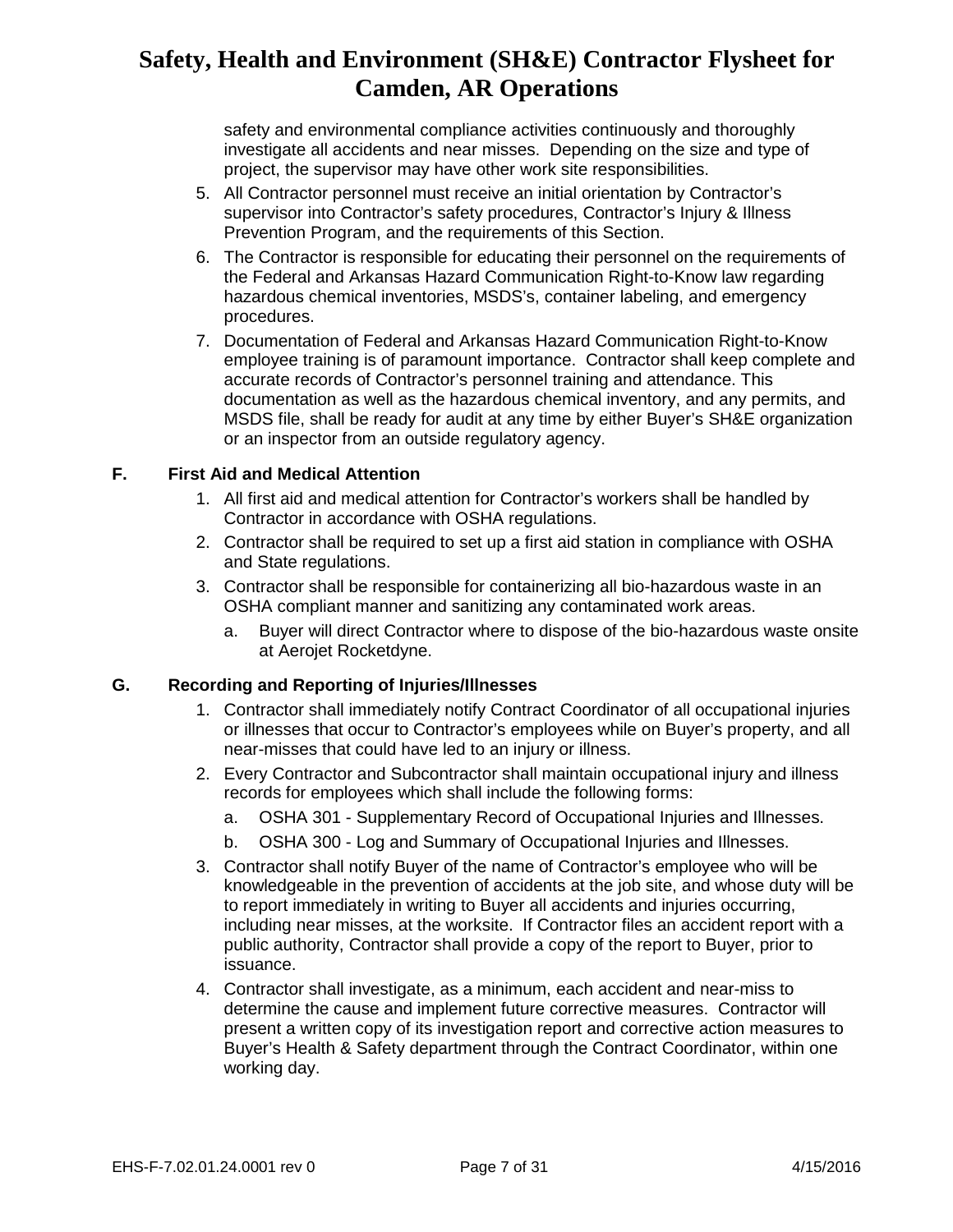### **H. Personal Attire**

- 1. Contractor's employees shall wear proper clothing while on Buyer's premises. Removal of shirts or wearing of shorts, "tanktops" or open-toed shoes is not allowed.
- 2. Contractor employees shall wear hard hats (ANSI Z89.1, Class A or Class B rated) at the job site during all phases of construction activities. The Contractor shall be responsible to ensure that all Contractors' employees adhere to the hard hat policy and that the appropriate signage is posted at the job site.
- 3. Contractor's employees shall wear appropriate eye protection, consisting as a minimum of safety glasses with side shields (ANSI Z87.1), within Buyer's designated areas and as required by OSHA to perform construction activities. Dark tinted lenses are prohibited indoors, excluding welding operations.
- 4. Contractor's employees shall wear safety-toe footwear (ANSI Z41.1) when there is potential for injury or within Buyer designated safety-toed footwear areas.
- 5. For additional requirements concerning personal protective equipment, please refer to Section III.C. of this document.

### **I. Personal Conduct/Restricted or Prohibited Items**

- 1. Horseplay, fighting, gambling, unauthorized explosives, possession of firearms, drinking alcoholic beverages, use of regulated drugs, being under the influence of drugs or alcohol, theft, vandalism, sabotage, and distribution of unauthorized literature shall be cause to bar those involved from Buyer's property, indefinitely and subject the individual(s) and/or company to possible legal, civil and/or criminal action.
- 2. Weapons, ammunition, narcotics, and intoxicating beverages are prohibited items and shall not be admitted on Buyer's premises.
- 3. Cameras, radios, binoculars, recorders, and transmitting devices are restricted items. Such items are permitted onto the premises only if job related and after obtaining prior approval from Security Services through the Contract Coordinator. Prior approval will be additionally required from Buyer's SH&E organization through the Contract Coordinator, whenever explosives or radioactive materials are to be brought upon the premises.

#### **J. Smoking Regulations**

1. Smoking is prohibited while on Buyer's premises including all buildings and parking area, unless other arrangements have been made by the Contractor Coordinator.

#### **K. Use of Buyer Tools/Equipment**

- 1. Building cranes may be used by the Contractor only with the prior approval of the Contract Coordinator and only after appropriate bailment liability documentation is approved by Buyer. Testing or proof loading prior to and/or after the Contractor's use shall be at the Contractor's expense.
- 2. With the exception of Section I.K.1. of this document, the use of Buyer tools and equipment is strictly forbidden.

#### **L. Buyer Work Safety Permits**

1. Permits may be required by Buyer or the State of Arkansas for certain work activities. Examples include, but are not limited to the following: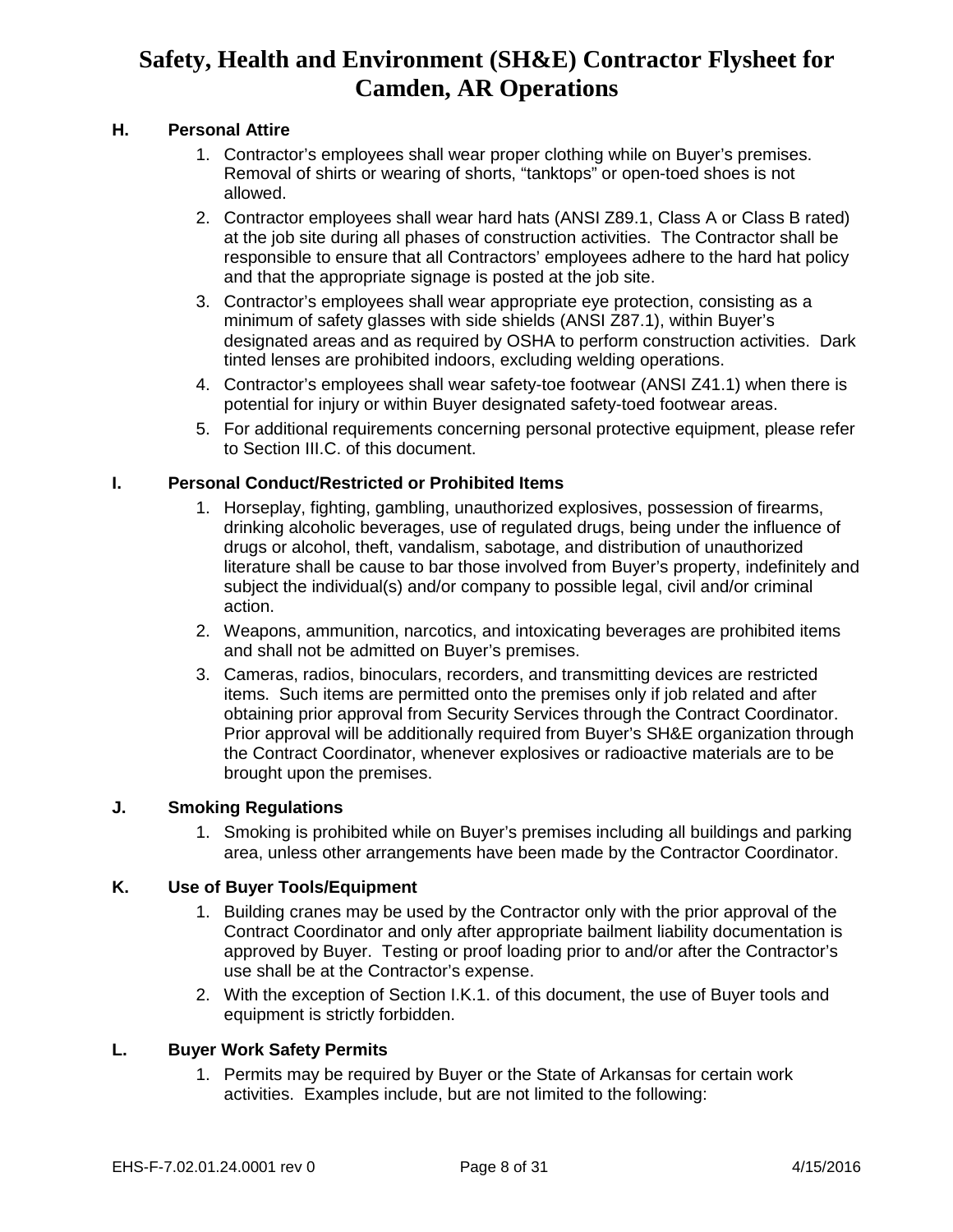- a. Lockout/Tagout
	- (1) Refer to Section III.I. of this document for Lockout/Tagout requirements.
- b. Excavations
- c. Hot Work Permit
	- (1) Refer to Section III.B of this document for welding, cutting and spark production requirements.
- d. Confined Space Entry
	- (1) Entry into a confined or enclosed space or area shall require a "Confined Space Entry Permit" by Contractor to be completed before work begins. Refer to Section III.H of this document for Confined Space Entry requirements.
	- (2) Buyer shall approve Contractor's Confined Space Entry Procedures prior to entry into any confined space.
- e. Demolition of structures or buildings greater than 36 ft. high.
- f. Erection of structures or buildings greater than 36 ft. high.
- g. Operation of internal combustion engines below ground.
- h. Operation of tower cranes.
- i. Fire suppression/detection impairment
	- (1) All work that requires the disconnection, severance, or shutting off of a fire suppression or detection system, shall be coordinated through the Contract Coordinator.
	- (2) Buyer's Security Services will be responsible for closing all valves, aborting all fire suppression and detection systems, and completing an "FM Global Red Tag" Impairment Permit.
- j. Rigging Operations
	- (1) All lifts with rigging shall be planned and then performed in accordance with the plan. Any lift the buyer identifies as "Program Critical" or "Safety Critical" will require a written lift plan that will be reviewed by the buyer's Material Handling Specialist.
- k. Job Safety Analysis (JSA)
	- (1) Operations the Buyer identifies as "Safety Critical" that are not otherwise addressed under this Work Safety Permits section will require a written Job Safety Analysis (JSA) that identifies the job's hazards and the planned methods for controlling those hazards. The JSA will be reviewed by the Buyer's Environment, Health, & Safety representative.
- 2. Conditions noted on the permit(s) shall be exactly identical to the actual job conditions. When the conditions of a job change, or when new tools requiring permits are needed to do the job, other than those originally covered in the initial permit, WORK SHALL STOP IMMEDIATELY because the permit is invalid. The permit is only good for what it describes--no more. Work cannot progress until the situation can be carefully analyzed and a new permit issued for the new conditions.
- 3. Contractor shall present permit to Contract Coordinator for work scope concurrence and for Contract Coordinator's initials showing proof of approval.
- 4. Contractor must ensure that the Contractor's employees are knowledgeable of the permit requirements.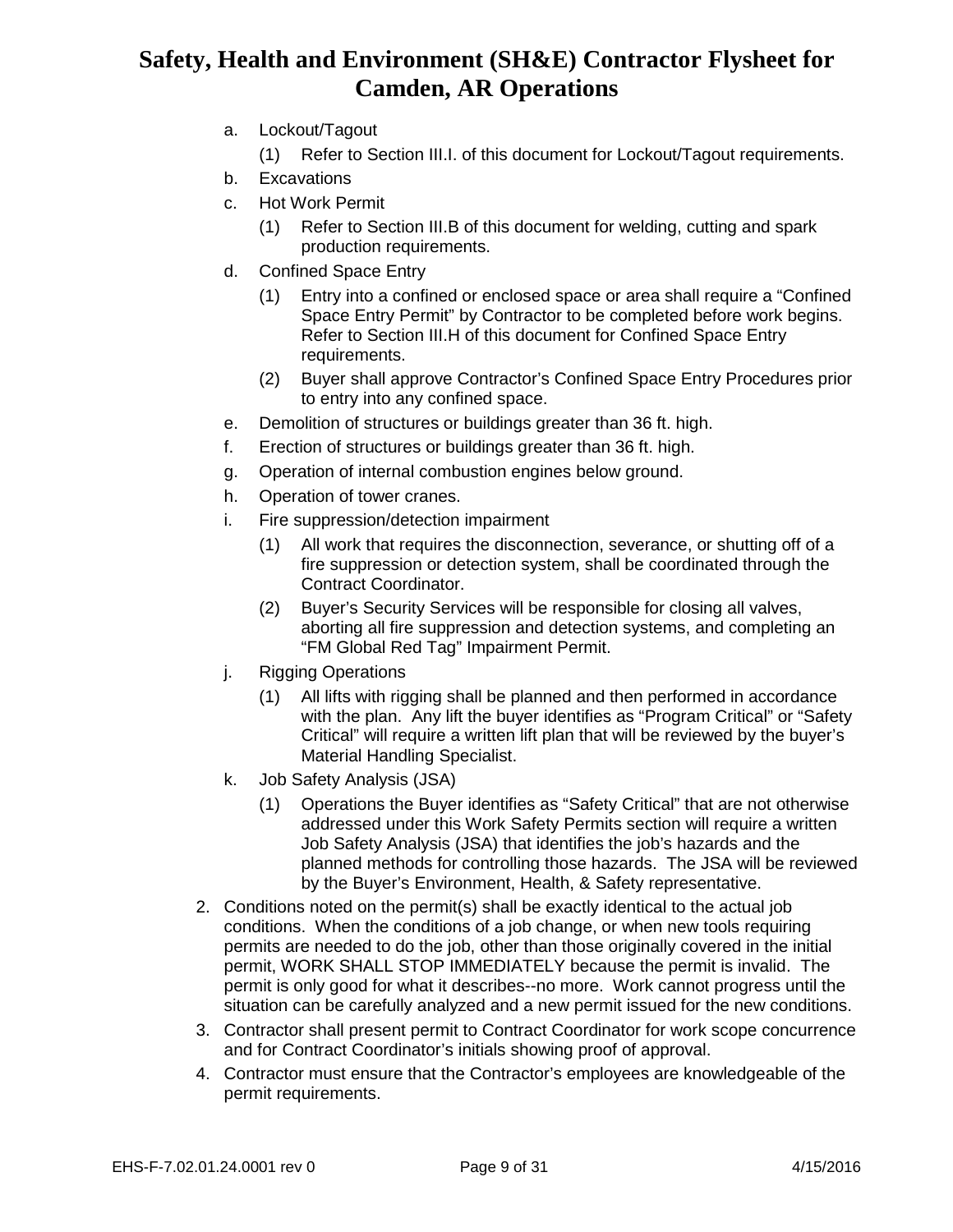- 5. The permit must be posted in the work area. If the permit cannot be posted, it should be carried by one of the Contractor's supervisors in that area. Contract Coordinator will periodically question Contractor's employees as to the location of the permit and its requirements. Permits shall not remain in Contractor's trailer.
- 6. Communication is the key to enhancing the effectiveness of the work permit system. Contractor's employees, agents, delegates, invitees and Subcontractor's, and Buyer's Contract Coordinator, including operators and facility supervisors, should all be aware of the specific requirements of each permit. This then allows each to review the ongoing work and look for possible changing conditions or deviations during their daily work routine.

#### **M. Hazardous Material Usage**

- 1. Before work can begin, Contractor shall provide to Buyer's SH&E organization, through the Contract Coordinator, a hazardous material inventory and the corresponding MSDS's.
- 2. Hazardous materials shall not be brought onto Buyer's property until approval is received from Buyer's SH&E organization, through the Contract Coordinator.
- 3. The hazardous material inventory, along with all MSDS's shall be made available to the Contract Coordinator on an immediate basis.
- 4. The Contractor is required to strictly enforce container labeling. All containers of hazardous substances shall be labeled. Label shall identify substance, appropriate hazard warnings, and emergency procedures.
- 5. In the event that containers suspected of containing hazardous substances are received without the manufacturer's label, the shipment shall be rejected. All containers of hazardous substances must be appropriately labeled and identified.
- 6. If a shipment of properly labeled containers is received by Contractor without a MSDS, Contractor shall immediately request the MSDS from the manufacturer. No material shall be brought onsite or used without prior SH&E approval and associated MSDS.
- 7. A MSDS is not required for subsequent deliveries of the same product, and same manufacturer, for the same job.
- 8. Contractor shall store hazardous materials in Buyer approved staging areas. Upon request, Contractor shall provide Buyer's Contract Coordinator with a list of hazardous materials used on Buyer's property for each day and the quantities used for each material.

#### **N. Air Contaminants and Noise Control**

- 1. Aerojet Rocketdyne employees shall not be subjected to excessive air contaminants and noise from Contractor's operations. Protective measures may include, but not limited to the following:
	- a. Keeping levels of gases, dust, fumes, etc., below OSHA's Permissible Exposure Level (PEL) in non-office areas and 1/10 the PEL for office locations.
	- b. Isolation of heating, ventilating and air conditioning systems.
	- c. Installation of barriers, temporary walls or approved fire retardant plastic.
	- d. Working off shift hours.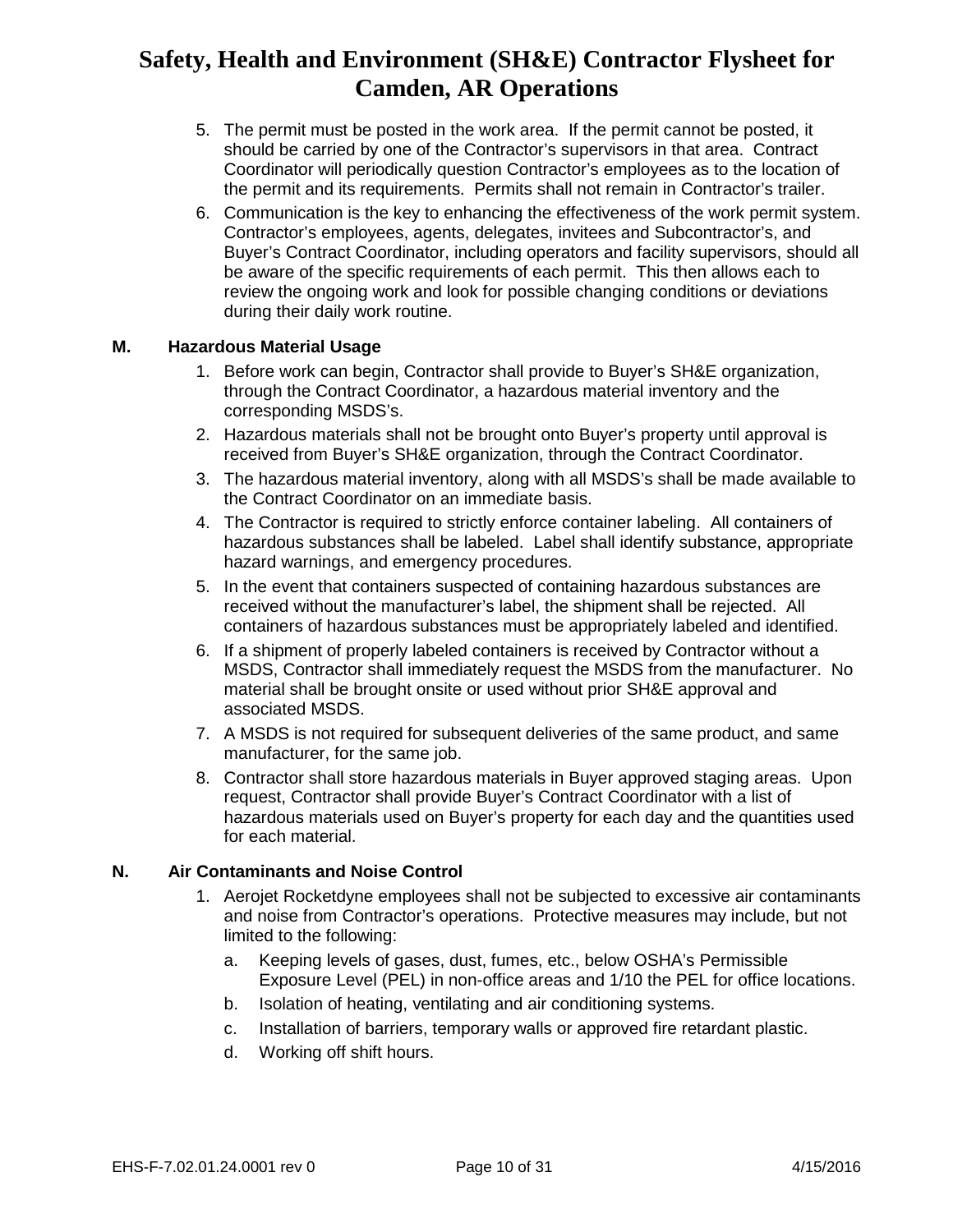### **II. ENVIRONMENTAL PROTECTION REQUIREMENTS**

#### **A. General**

1. Federal, State and Local regulations have specific requirements, pursuant to the handling, management and disposal of hazardous materials including, but not limited to, asbestos and lead-containing materials, specifically lead-based paint; PCB ballasts; fluorescent light tubes, and contaminated soil. The Contractor must comply to the specific requirements associated with this specification, including but not limited to required licenses, certifications, permits and insurance.2. .

#### **B. Air Quality**

- 1. At any time during repairing, servicing or disposing operations, the Contractor shall at all times comply with all applicable United States Environmental Protection Agency (USEPA) & Arkansas Department of Environmental Quality (ADEQ) Rules and Regulations, including specific permit requirements and conditions that are the Contractor's responsibilities.
- 2. Buyer or outside agencies have the right to ask for the proper certifications and documentation to perform the operation. Should Buyer find the work is being performed without the proper certification and documentation, Buyer has the right and obligation to stop work, at the Contractor's expense, until the issue is rectified.
- 3. Contractor shall present all applicable Air Permits to operate, prior to commencing work.
- 4. Contractor shall present all applicable Arkansas Department of Environmental Quality (ADEQ) Air Permits to operate, prior to commencing work.
- 5. All hazardous materials (such as paints, solvents, adhesives…) used by contractor have to comply with Regulatory requirements at all times.

#### **C. Asbestos**

- 1. Contractor shall not be disturbed building materials containing asbestos unless indicated on drawings or as instructed by the Buyer's Contract Coordinator. If such areas must be disturbed, Contractor shall coordinate with Contract Coordinator to obtain written approval from Buyer's SH&E organization. All asbestos removal shall be performed by a State of Arkansas licensed Contractor. Prior to any removal of asbestos material, the State of Arkansas Licensed Contractor shall obtain all required State of Arkansas Department of Environmental Quality (ADEQ) permits and documents. All asbestos removal and disposal shall be performed according to the ADEQ NOI.
- 2. Buyer defines all asbestos-containing material (ACM) as a material containing any amount of asbestos fibers.
- 3. The asbestos removal Contractor shall provide to the Buyer's SH&E organization all, "Project Close-out Documents for Asbestos Abatement," in the time period require by the applicable regulations or within 15 days of project completion.

#### **D. Lead**

1. Contractor shall not install lead-containing materials, unless approved by Buyer's SH&E organization. Furthermore, Contractor shall assume all existing paint contains lead, unless analytical data proves otherwise. Paint containing lead shall not be disturbed, unless the activities have been documented in a lead work plan, in accordance with Arkansas Department of Environmental Quality (ADEQ), and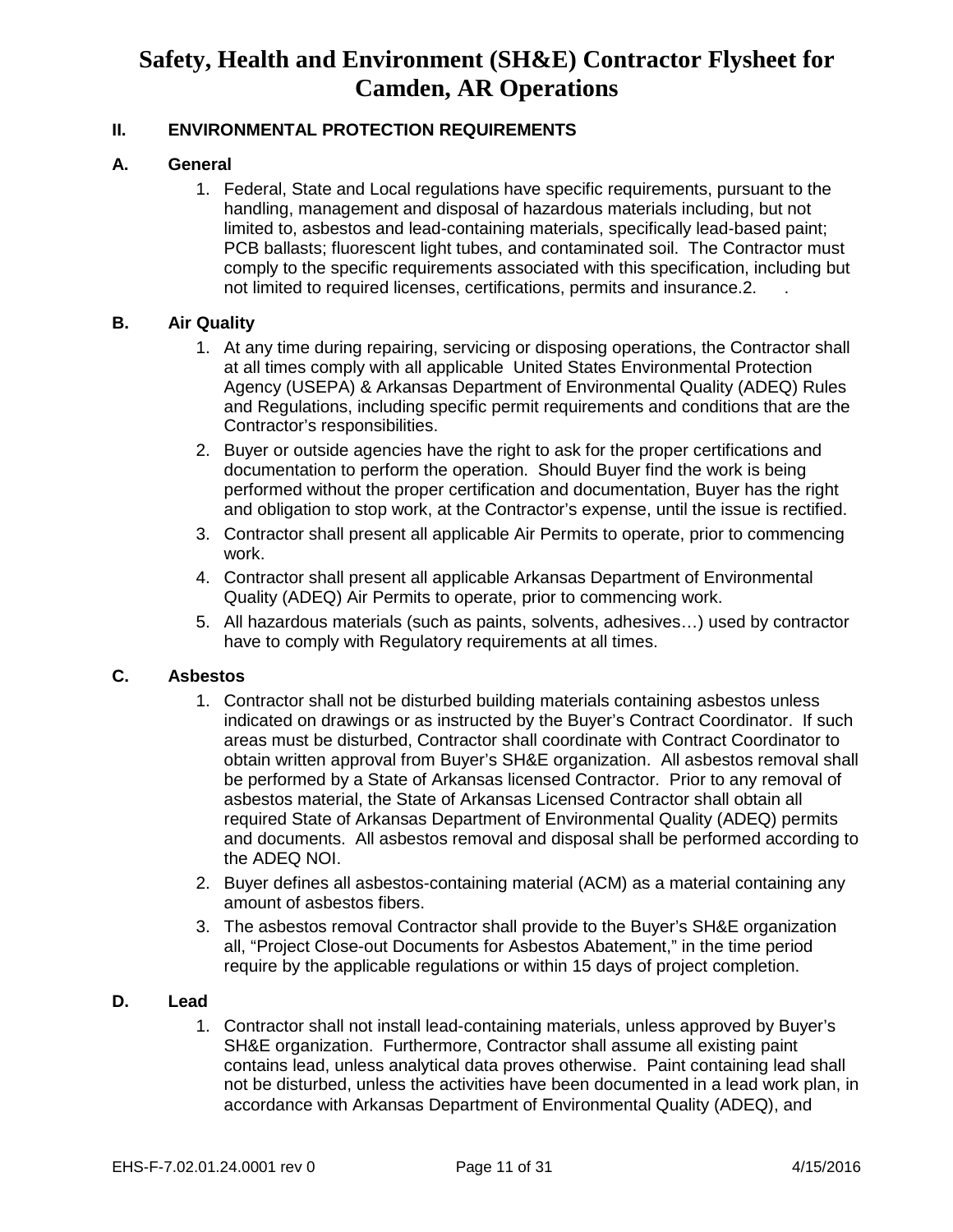submitted to Buyer's SH&E organization for review. Activities, which may involve lead include:

- a. Painting and decorating with lead-containing paint or other materials;
- b. demolition or salvage of structures where lead or materials containing lead are present;
- c. removal or encapsulation;
- d. new construction, alteration, repair or renovation of structures, substrates, or portions thereof, that contain lead;
- e. installation of products containing lead;
- f. lead contamination/emergency clean-up;
- g. transportation disposal, storage, or containment of lead or materials containing lead on the site;
- h. maintenance activities
- 2. Contractor shall remove lead-containing materials in such a way that does not generate lead dust and follow the specific requirements listed in 29 CFR 1926.62 and CCR Title 8, Section 1532.1.

### **E. Water Discharge**

1. Contractor shall not discharge wastewater to Buyer's ground, sanitary system, or storm drains unless written authorization has been obtained from Buyer's SH&E organization. All equipment or area washdown water shall be contained and discharged according to instructions from Buyer's Contract Coordinator.

#### **F. Hazardous Waste**

- 1. Contractor shall notify Buyer's Contract Coordinator prior to generation of any hazardous waste.
- 2. All hazardous waste shall be handled, managed and packaged to meet all Federal, State and Local regulations.
- 3. The Contractor shall store hazardous or potentially hazardous wastes in the Buyer approved staging area(s).
- 4. Contractor shall make a good faith effort to minimize hazardous waste generation.
- 5. Should the Contractor or their designated agents not comply with the Federal, State, and/or local regulations, or with this document, Buyer has the right to stop work, at Contractor's expense, until the issue is rectified. The cost for project delays shall be assumed by Contractor.
	- a. Violations may be referred to the appropriate regulatory agency(s), which may lead to legal, civil, and/or criminal action.

#### **G. Radiation**

1. When applicable, prior to the conduct of site operations, Buyer's SH&E organization shall review and approve Contractor's radiation safety procedures. Unless specified otherwise in writing, the Contractor shall bear primary responsibility for safe conduct of licensed or registered operations while on Buyer's property.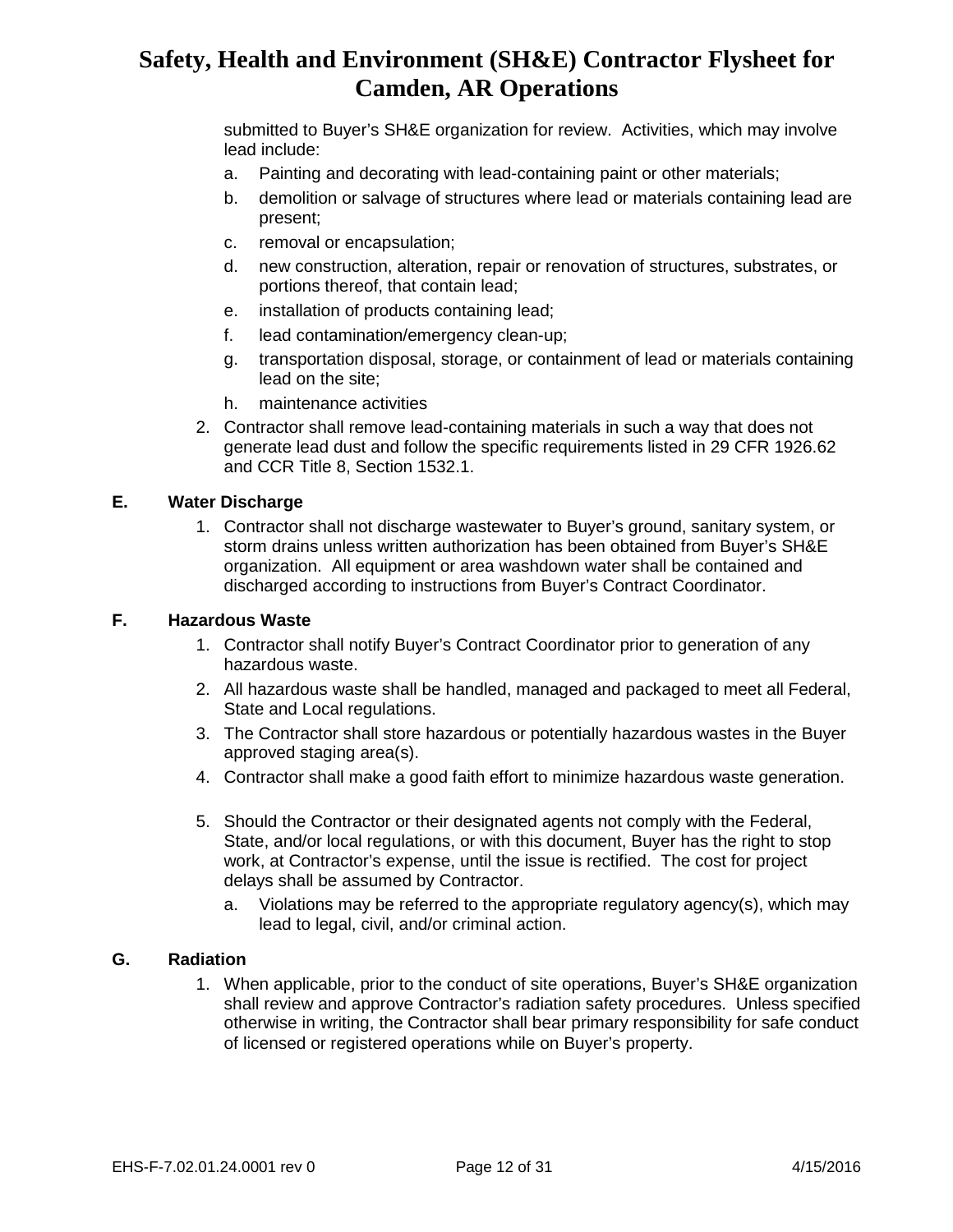### **III. HEALTH & SAFETY REQUIREMENTS**

#### **A. Fire Protection & Prevention**

- 1. Contractor's personnel shall observe Buyer's plant fire safety rules and regulations. These include, but are not limited to:
	- a. Contractor shall provide the number of fire extinguishers and fire protection devices required by law and any additional protection devices required by Buyer. Contractor shall also maintain the equipment in good operating condition (i.e., fully charged). All fires shall be promptly reported to Buyer's Security Control Center in accordance with emergency procedures.
	- b. Smoking is only permitted in designated areas.
	- d. Welding, burning, cutting, spark producing equipment, or heating operations require prior approval and a valid permit through the Contract Coordinator.
	- e. Liquefied petroleum fuel tanks require inspection by Contractor Coordinator prior to initial operation. They shall be properly maintained and their exhaust emissions shall not exceed permissible levels.
	- g. Roofing kettles and tar pots used on Buyer's premises must be inspected and approved by Contract Coordinator upon arrival at the job site. The unit must be disconnected from the towing vehicle at all times when in operation and will be kept at a safe distance from buildings.
	- h. The use, handling, or storage of explosives and all blasting operations require approval of Buyer's SH&E organization through the Contract Coordinator. Contractor must request approval for the use of explosives at least 24 hours in advance of such requirement.
	- i. Aisles, exits, and stairways shall be clear and accessible at all times and in good repair. When it is necessary to close off, block or repair an aisle, exit or stairway, prior approval must be obtained from Buyer's SH&E organization through the Contract Coordinator.

#### **B. Welding, Cutting & Spark Production**

- 1. Contractor's personnel shall observe Buyer's plant safety regulations regarding welding, cutting, burning, grinding or heating operations, open-flame operations and spark production.
- 2. Proper precautions (isolating welding and cutting, removing fire hazards from the vicinity, providing a fire watch, etc.) for fire prevention shall be taken in areas where welding or other "hot work" is being done. The Permit to Weld or Burn must be completed prior to any welding, cutting, burning, grinding or heating operation, open-flame operations and spark production, or other "hot work" being performed.
- 3. Contractor shall provide a fire watch person to observe the area where the "hot work" is occurring. The fire watch person shall have no other responsibilities, other than observing the operation for evidence of fire. The fire watch person shall observe the area of "hot work" for a period of at least 30 minutes following the cessation of "hot work" activities.
- 4. Welding equipment used on the premises must be of an approved type and in good operating condition. When overhead welding operations are to be performed, arrangements shall be made through the Contract Coordinator for removal, whenever possible, of the hazardous materials from the immediate area to a safe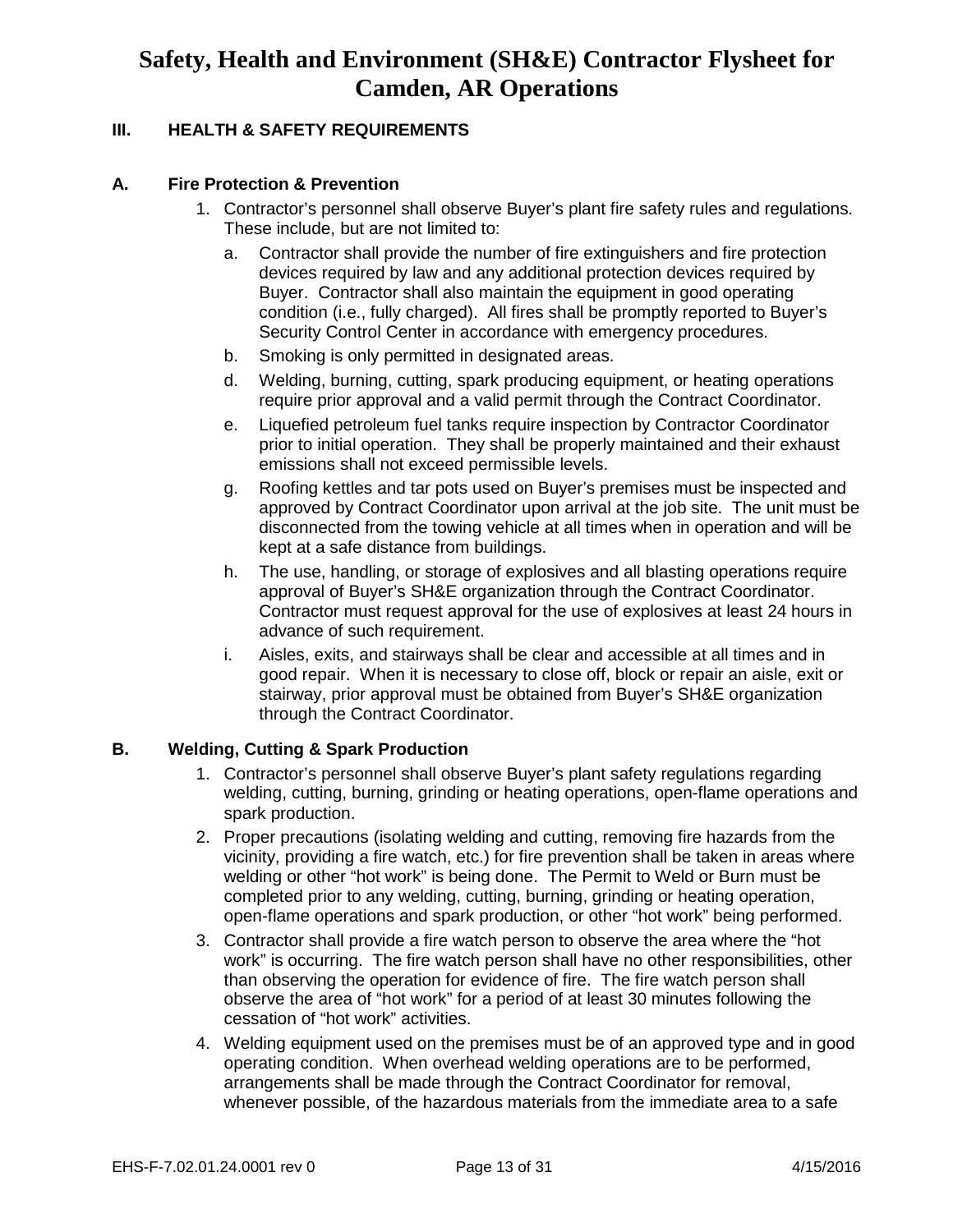location. Contractor will provide adequate standby personnel, barriers, and warning signs on lower floor level while performing overhead burning, cutting or welding operations, or other "hot work" operations. Contractor is responsible for furnishing glass cloth blanket, or other approved ceiling covering to protect materials which cannot be removed from the work area and which may be damaged by such operations.

- 5. When welding or cutting operations are performed with oxygen and acetylene tanks, the tanks must be properly secured in an upright position and equipped with shutoff wrenches. Each oxygen and acetylene tank must be shut off at the tank and hoses bled down when the welding operations using the tanks are completed for the day. Electrical arc welding equipment, including power sources such as gasoline engines, must also be shut off when not in use.
- 6. Contractor shall exercise extreme care in the use of all open flame equipment. The Contract Coordinator shall be informed daily of all such activities. The following items are of particular importance and shall be strictly enforced by Contractor:
	- a. Contractor shall enforce strict compliance with the above Permit to Weld or Burn.
	- b. Contractor's welding, cutting and spark production or other "hot work" operations, will be permitted in flammable liquid areas only if operations are shut down, vapor checks made, solvents removed and automatic sprinklers are in service.
	- c. Contractor shall use fire-resistant tarpaulins to contain sparks and hot metals.
	- d. Contractor shall confine flammable liquids in approved safety containers.
- 7. Contractor shall perform welding, cutting and other "hot work" operations in accordance with OSHA regulations. These shall include, but not be limited to:
	- a. All exposed combustible materials located below the welding and cutting area must be removed to a safe location, covered with a fire-resistant material or protected by an approved spark catcher to contain all sparks and slag.
	- b. An approved fire extinguisher must be within the immediate area, which is within 20 ft. of any welding, cutting, or "hot work" operations.
	- c. The user must inspect all leads, grounds, clamps, welding machines, hoses, gauges, torches, and cylinders before they are put into operation.
	- d. All fittings, couplings and connections are to be "leak-free".
	- e. Provide adequate ventilation while cutting, welding, soldering, or working on galvanized material while working within enclosed shelters.
	- f. All work must have a separate and adequate ground, pulled from the welding machine to the item being welded.
	- g. Adequate measures, e.g., flash screens, shall be taken to shield the eyes of personnel in the vicinity from flash burns and the welding rays.
	- h. At the end of each shift (or when not in use for extended periods), the welding machine shall be turned off.
	- i. An OSHA-approved welding helmet which attaches to a hard hat must be worn. Use appropriate fillers for the hazard.
	- j. Electric welding is prohibited from any metal ladder.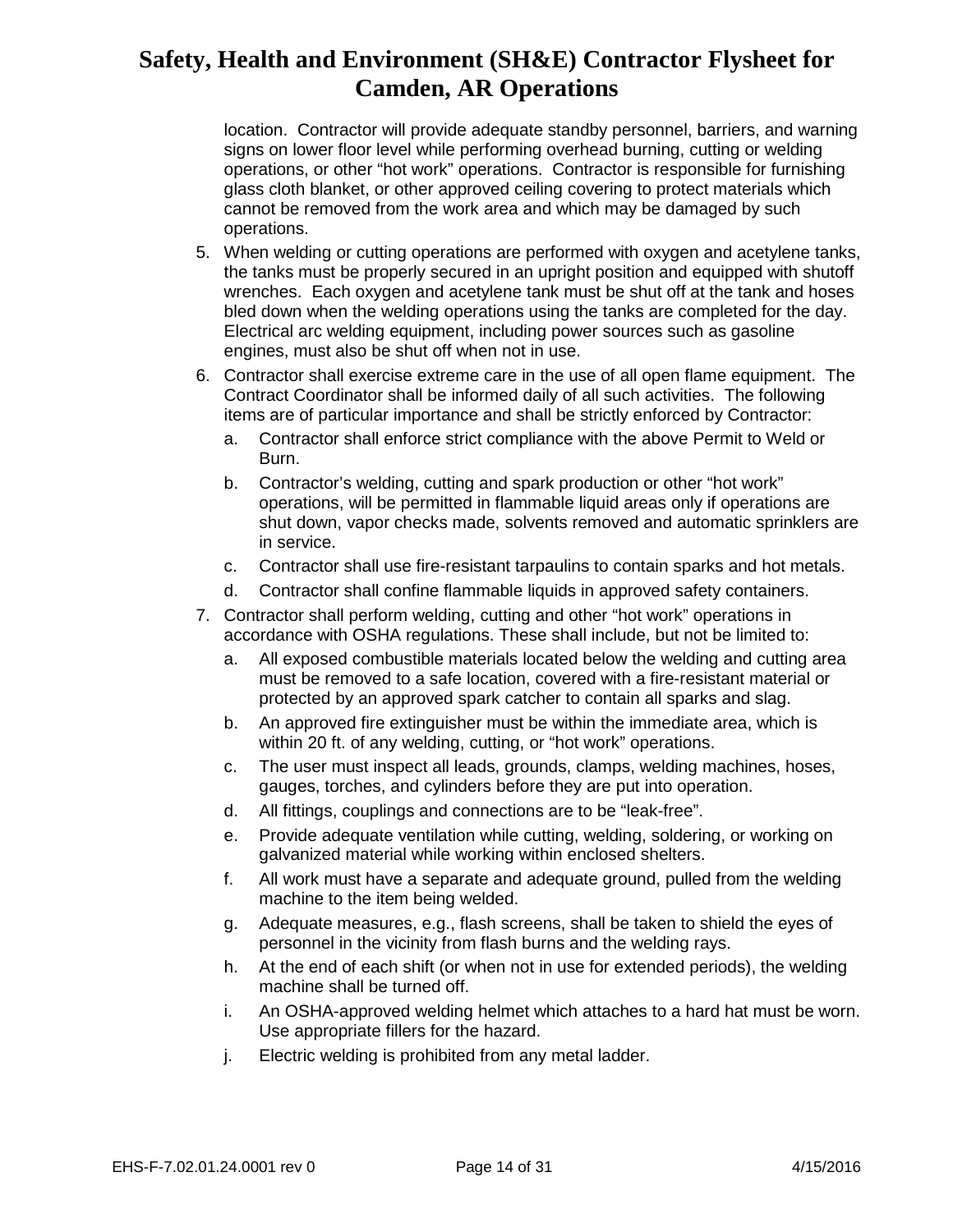- k. Compressed gas cylinders must be secured vertically to an adequate support while in storage or transit. The protective cap must be on during storage and transit. Under no circumstances shall acetylene cylinders be laid down.
- l. Keep oil and grease away from oxygen regulators, hoses, and fittings. Do not store wrenches, dies, cutters, or other grease-covered tools in the same compartment with oxygen equipment.
- m. Approved cutting goggles must be worn. Use appropriate filters for the hazards.
- n. Gloves shall be worn to protect hands and wrists. Flying chips and weld slag travel a considerable distance and may be dangerous to other personnel in the area and, therefore, shall require a screening or shielding. Heavy leather work gloves, long sleeve shirts or jackets, and goggles and/or a full face shield shall be worn when welding, cleaning, grinding, and brushing surfaces. The same precautions shall be taken for wire brushing and power brushing. Flameresistant aprons of leather or other suitable material shall be worn as protection against radiating heat and sparks. Clothing should be free of oil and grease.
- o. Torches shall never be left in a vessel due to potential leaks.
- p. Oxygen shall not be used to operate pneumatic tools, pressurize a container, blow out lines, or as a substitute for compressed air or other gases.
- q. Cylinders and hoses shall be placed where they are not exposed to sparks and slag from a welding or cutting operation. or other "hot work" operations.
- r. Cylinders shall be raised to upper levels with approved rigging gear. Do not lift them with slings or by the protective cap or valve.
- s. Do not strike an arc on cylinders or use them as rollers.
- 8. Welding and cutting on barrels or other containers shall be in accordance with all prevailing codes, ordinances and regulations, including all procedures directed by Buyer's Contract Coordinator.

### **C. Personal Protective Equipment**

- 1. If engineering or administrative controls cannot be implemented to limit harmful exposure to airborne contaminants, MSHA or NIOSH-approved respirators shall be provided by Contractor for their workers and any of their Subcontractor's.
- 2. The respirator shall be applicable and suitable for the purpose intended.
- 3. Contractor shall be responsible for the establishment and maintenance of the respirator protective program in accordance with OSHA and the requirements listed below:
	- a. Respirators shall be selected on the basis of hazards to which the worker is exposed.
	- b. The user shall be instructed and trained in the proper use, maintenance and fit of respirators and their limitations.
	- c. Where practical, the respirators should be assigned to individual workers.
	- d. Respirators shall be cleaned, disinfected and filters replaced as per manufacturer's recommendations.
	- e. Employees should not be assigned to a task requiring use of respirators, unless it has been determined that they are physically able to perform the work and use the equipment. Contractor's physician shall determine what health and physical conditions are pertinent on an annual basis.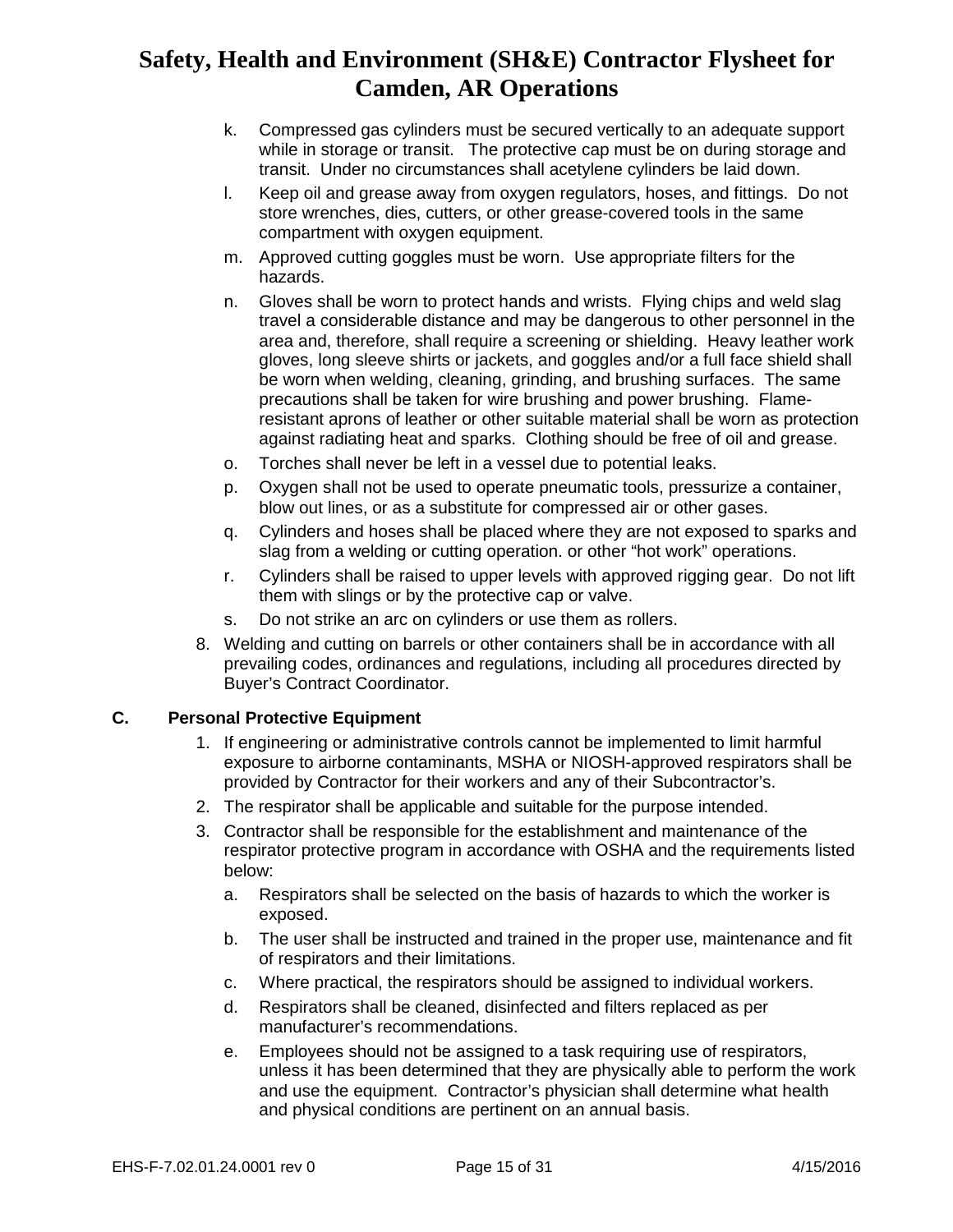- 4. Contractor is responsible for providing and requiring employees to wear appropriate personal protective equipment for all operations where there is an exposure to hazardous conditions, where there is the need for using such equipment to reduce the hazards to employees, where required by the specifications or MSDS, or where required by plant operating procedures. It is the Contractor's responsibility to ensure their employees and Subcontractor's employees conform to the OSHA regulations regarding personal protective equipment. The most stringent requirements shall take precedence and shall include, but not be limited to:
	- a. Hard hats (metal hard hats shall not be worn), industrial safety glasses with side shields, full-length trousers, and leather shoes are required equipment and must be worn at all times when on the worksite. Hard hats and safety glasses shall be worn with welding helmets and face shields. Flexible slip-on side shields are not acceptable. Additional equipment such as ear plugs, goggles, safety belts, gloves, safety nets, respirators and similar safety items may be required depending on the nature of the work area and the work involved.
	- b. When the possibility of loose particles or flying projectiles exists, the proper safety wearing apparel and safety protection devices shall be worn. A full face shield may be required at the discretion of the Contract Coordinator.
	- c. Safety-toe footwear (ANSI Z41.1) shall be worn when there is potential for injury or within Buyer designated areas.
- 5. Contractor shall have extra safety glasses and hard hats available on worksite. Safety glass cleaner shall also be made readily available to all Contractors' employees on worksite.

### **D. Material Handling, Storage & Disposal**

- 1. General:
	- a. Contractor shall be responsible for using safe methods of handling, storage and disposal of materials at the worksite.
	- b. Contractor's personnel shall observe Buyer's plant safety rules and regulations for receiving, handling, storage and disposal of all materials.
- 2. Material Handling:
	- a. Rigging equipment for material handling shall be of the proper size and rating. All rigging equipment shall be inspected by Contractor prior to use on each shift and as necessary during its use to ensure that it is safe. Defective rigging equipment shall be removed from service. All rigging equipment not in use shall be properly secured.
- 3. Material Storage:
	- a. All materials stored shall be stacked, braced, racked, blocked, interlocked, or otherwise secured to prevent sliding, rolling, falling or collapse.
	- b. Flammable material storage shall be as previously described.
	- c. Storage location shall be approved by the Contract Coordinator.
- 4. Material Disposal:
	- a. Disposal of debris and waste materials such as chemicals, cleaning solvents, lubricating oils, cutting oils, toxic materials and other hazardous materials, shall comply with all applicable ordinances, regulations and laws of local, city, county, state, and national government agencies.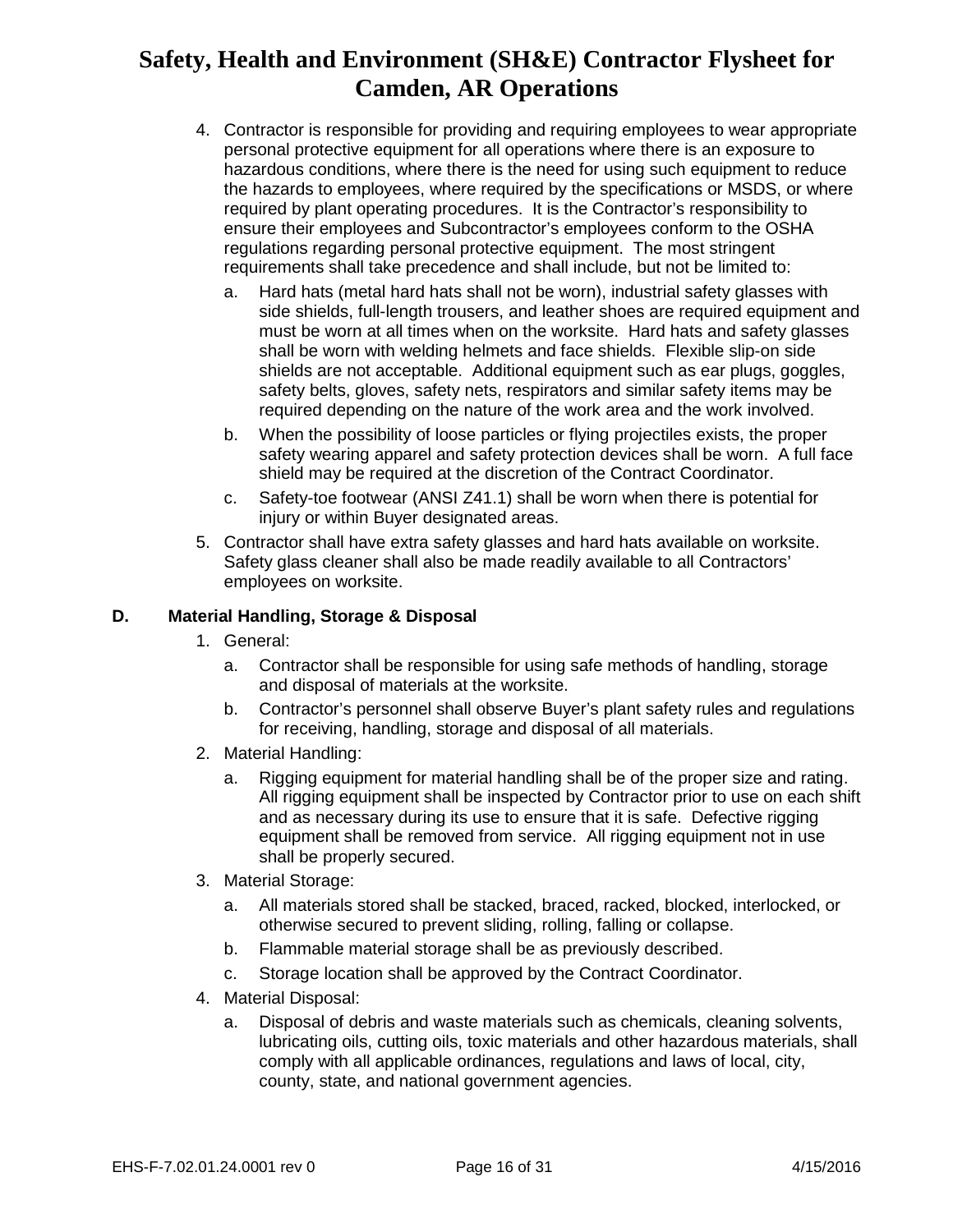b. Contractor shall take steps necessary to prevent discharging of lubricating oils and cleaning solvents onto the ground and/or into sewers and sewage disposal systems to prevent contaminating rivers, streams, and the environment. These fluids (after use) shall be stored in waste drums or other approved containers and disposed of in a legal and authorized manner, including adherence to the Environmental Protection Agency (EPA) rules.

### **E. Ladders, Scaffolds & Work in Elevated Locations**

- 1. Ladders
	- a. The use of erection of ladders shall comply with OSHA regulations and shall include, but not be limited to:
		- (1) Each user must visually inspect each ladder for defects before using.
		- (2) While ascending or descending a ladder, carry nothing which will prevent holding onto the ladder with both hands. Use handline if necessary to raise or lower materials.
		- (3) Metal ladders shall not be used around electrical equipment.
		- (4) Ladders must be securely tied off.
		- (5) When working with ladders, work facing the ladder with both feet on the rungs.
		- (6) All ladders shall have appropriate shoes and footings.
		- (7) Workers shall not stand with their waist above the top step of a step ladder.
- 2. Scaffolds
	- a. The use of scaffolds shall comply with OSHA regulations and shall include, but not be limited to:
		- (1) The erection and dismantling of scaffolds shall be performed under the supervision and direction of a qualified person meeting the requirements defined in OSHA. All scaffolds must be erected level and plumb and on a firm base. Platforms must be secured to the scaffold structure.
		- (2) Scaffold handrails, midrails, or brace members shall not be climbed.
		- (3) Appropriate handrails, toeboards and cleats are in place as required.
		- (4) Since federal standards are detailed in their specifications for the dozens of types of scaffolds, OSHA 29 CFR Section 1926.451 must be referred to for each particular job's scaffolding requirements.
- 3. Safety Harnesses
	- a. The use of safety harnesses shall comply with OSHA regulations. Safety harnesses with energy-absorbing lanyards are required to be worn and tied off when working on:
		- (1) Sloping roofs
		- (2) Flat roofs without handrails within 10 feet of the edge of the roof or an opening.
		- (3) Open-sided floors or platforms
		- (4) Any suspended scaffolds, platforms, or stages.
		- (5) Any scaffold with incomplete handrails.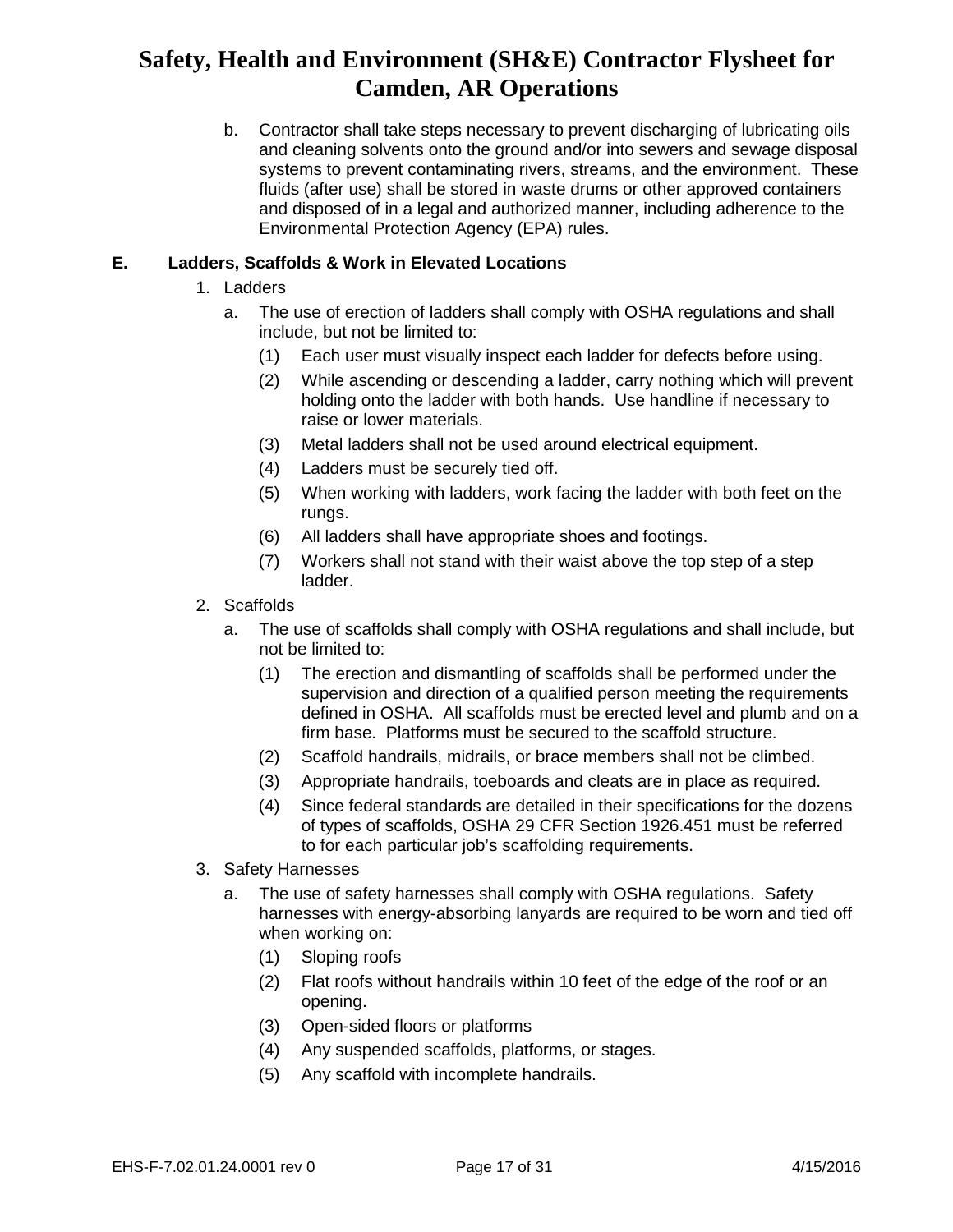- (6) Aerial devices (any vehicle-mounted or self-propelled device, telescoping extensible or articulating, or both, which is primarily designed to position people).
- (7) Elevated work platforms (a device designed to elevate a platform in a vertical axis, e.g., a Vertical Tower or Scissor Lift) with incomplete rails or rails less than 42 inches high.
- (8) Any steel erection.
- (9) Confined spaces, where required by the Permit, and may include such locations as manholes, tanks, pressure vessels and tunnels.
- (10) Generally, any elevated work area that is without protection to prevent workers from falling, and the person can fall a distance of at least six feet.
- b. Safety belts are not permitted to be used.

### **F. Walking/Working Surfaces**

- 1. Openings in Floors, Walls and Stairwells
	- a. The protection of unguarded openings in floors, walls and stairwells shall be in compliance with OSHA regulations.
	- b. All holes or openings through floors, decking, or walls at all elevations shall have properly identified hole covers or be barricaded immediately. Floor openings shall be guarded by a standard railing and toeboards or a cover. All open-sided floors or platforms, 30 inches or more above adjacent floor or ground level, shall be guarded by standard railings or the equivalent on all open sides, except where there is an entrance to a ramp, stairway, or fixed ladder.
	- c. Equipment or material shall not be stored on a hole cover.
	- d. Covers shall be secured in place against accidental displacement and extend adequately beyond the edge of the hole or opening.
	- e. Covers must be fabricated from minimum 3/4 inch thick exterior grade plywood provided one dimension of the opening is greater than 12 inches. Covers must have a sign on it stating: "DANGER - FLOOR OPENING - DO NOT REMOVE"
- 2. Stairways, Platforms, Runways, Walkways and Ramps
	- a. The fabrication and use of temporary stairways, walkways and ramps shall be in compliance with OSHA and ANSI regulations.
	- b. On all structures of two or more floors, stairways, platforms, runways, walkways, and ramps shall be provided for employees during the construction period.
		- (1) Handrails and guardrails shall be as required by OSHA, capable of withstanding a minimum force of 200 pounds in any direction.

### **G. Signs, Signals & Barricades**

- 1. The fabrication and use of barricades and handrails shall be in compliance with Buyer's plant safety rules and with OSHA and ANSI regulations. Special attention shall be given by Contractor to the following items:
	- a. To protect workers from injury, Contractor shall construct removable replaceable handrails, temporary barricades or secured covers for all openings in the roof and floors, open trenches in the roof and floor, open trenches crossing roads and pedestrian walkways, and open manholes in accordance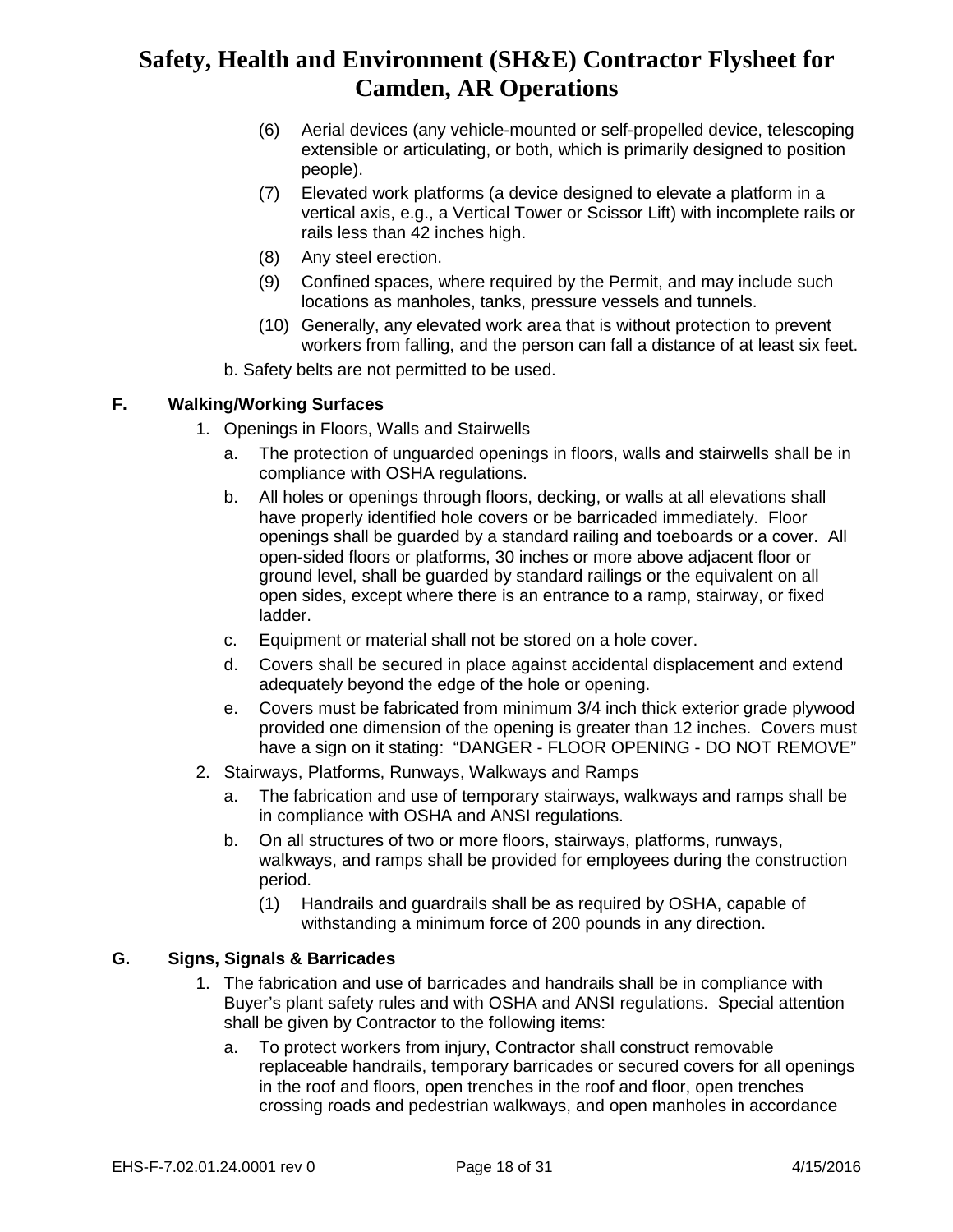with all applicable safety regulations. Such handrails, barricades and covers may be removed only when removal is necessary for the performance of work near the opening, trench or manhole. They shall be replaced when any of the following occur:

- (1) The workers take a break or leave the area; or
- (2) The work is not completed by the end of the working day; or
- (3) As soon as their absence is no longer necessary for the performance of the work.
- b. When such handrails, barricades or covers are removed by Contractor or any Subcontractor, they shall be replaced or rebuilt as necessary by Contractor or Subcontractor which removed them.
- c. Contractor shall post areas where it is necessary to do overhead work.
- 2. Contractor shall be responsible for posting, installing, and maintaining signs, signals, and barricades to detour the passage of persons or vehicles at all locations where potential hazards exist.
- 3. Contractor's employees shall obey all signs, signals, and barricades which are posted to warn of potential or existing hazard. Contractor shall prepare a barricade plan and drawing when a pathway, aisle, thoroughfare or exit route must be blocked to perform work safely. The Barricade Plan and Drawing must be signed off by the Buyer's SH&E Representative.
- 4. Barricades must be 42 inches high, square and level. Barricades should be kept 4 feet back from the edge of excavations, trenches, holes, platforms, and roofs.
- 5. The selection and use of signs and tags shall be in conformance with the ANSI D6.1,235.1, and ANSI D6.1,235.2.
- 6. Contractor shall be responsible for attaching danger tags to a piece of equipment (or part of a structure) to warn of potential or immediate hazards.
- 7. Flagmen must wear red or orange vests. Flags must be of color and size meeting OSHA standards.

#### **H. Confined Space Entry**

- 1. Definition:
	- a. A confined or enclosed space is defined as a special configuration that could result in any of the following:
		- (1) Atmospheric Condition a condition in which a dangerous air contamination, oxygen deficiency, flammable atmosphere, or oxygen enrichment may exist or develop.
		- (2) Entry/Exit Access a condition where the emergency removal of a suddenly disabled person is difficult due to the location or size of the access opening.
		- (3) Engulfment Condition a condition where the risk of engulfment exists or could develop.
	- b. A confined space or enclosed area has the following characteristics:
		- (1) Large enough and so configured that a person can bodily enter and perform assigned work.
		- (2) The primary function is for something other than human occupancy.
		- (3) The space may contain known or potential hazards.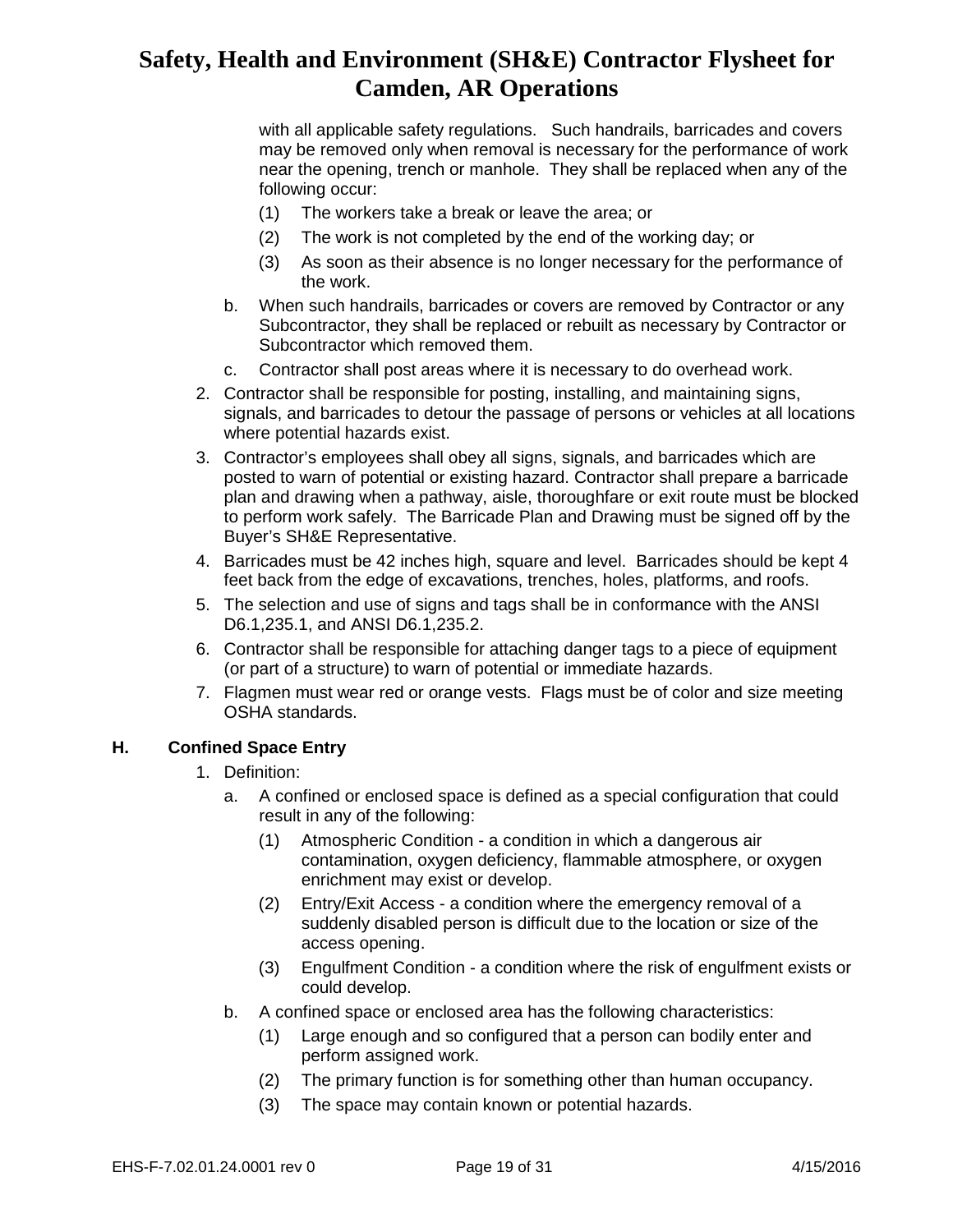- (4) There is limited or restricted means of entry and exit, i.e., use of hands or a contortion of the body to enter into or to exit from the confined space.
- c. Confined or enclosed space entry means any action resulting in any part of the worker's face breaking the plane of any opening of the confined space, and includes any ensuing work activities inside the confined space.
- 2. General:
	- a. Buyer's SH&E organization shall review and approve Contractor's Confined Space Entry Procedure(s) prior to any entry into a confined or enclosed space.
	- b. Entry into a confined or enclosed space or area shall require a "Confined Space Entry Permit" issued by the Contractor before work begins. Refer to Section I.L of this document for permit requirements. Refer also to Section III.C of this document for personal protective equipment requirements.
	- c. Contractor shall provide proper barriers with appropriate warning signs and lighting for night-time visibility must be provided around uncovered manholes. Stacked up equipment or poorly braced rails are not adequate.
	- d. No confined space shall be entered until tested by the Contractor and found free of dangerous atmospheres, such as flammable or explosive mixtures, hazardous vapors or oxygen levels. Manholes should be tested through a hole in their cover. If there is no hole, the cover should be raised only far enough to clear the test probe. Potentially hazardous mixtures are usually heavier than air, so additional testing at the bottom of the space should be done once the cover is raised.
	- e. All water must be pumped out. The pump shall be positioned where emissions will not contaminate the space. Where seepage is unavoidable, a pump must be kept running rather than waiting for a build-up. Rubber footwear and clothing must be worn in damp or wet locations.
	- f. An adequate supply of oxygen (minimum 19.5%, and maximum 23.5%) must be maintained using positive mechanical ventilation. One person shall remain outside above the manhole and serve as an "attendant" - whose sole responsibility is to monitor and maintain two-way communication with the authorized entrant(s) and to provide assistance and summon rescue personnel in case of emergency. The "attendant" may not enter the confined space to perform rescue, unless equipped and trained to do so.
	- g. A "secondary stand-by" shall be readily available to the "attendant" and shall summon for emergency assistance.
	- h. A safety harness with life line attached shall be worn by the person or persons working in the confined space when required by the Confined Space Entry Permit. The Contractor shall provide and have in place a mechanical means of retrieval.
	- i. Access ladders must be in good condition.
- 3. Electrical
	- a. Refer to Section III.J of this document for required safety precautions during any work activity in a confined space where energized electrical cable and grounding cable is present.
- 4. Before entering any area or confined space where hazardous air contaminants or oxygen-depleted or oxygen-enriched atmospheres are possible or suspected to exist, Contractor must ensure proper safety equipment is used, including a recovery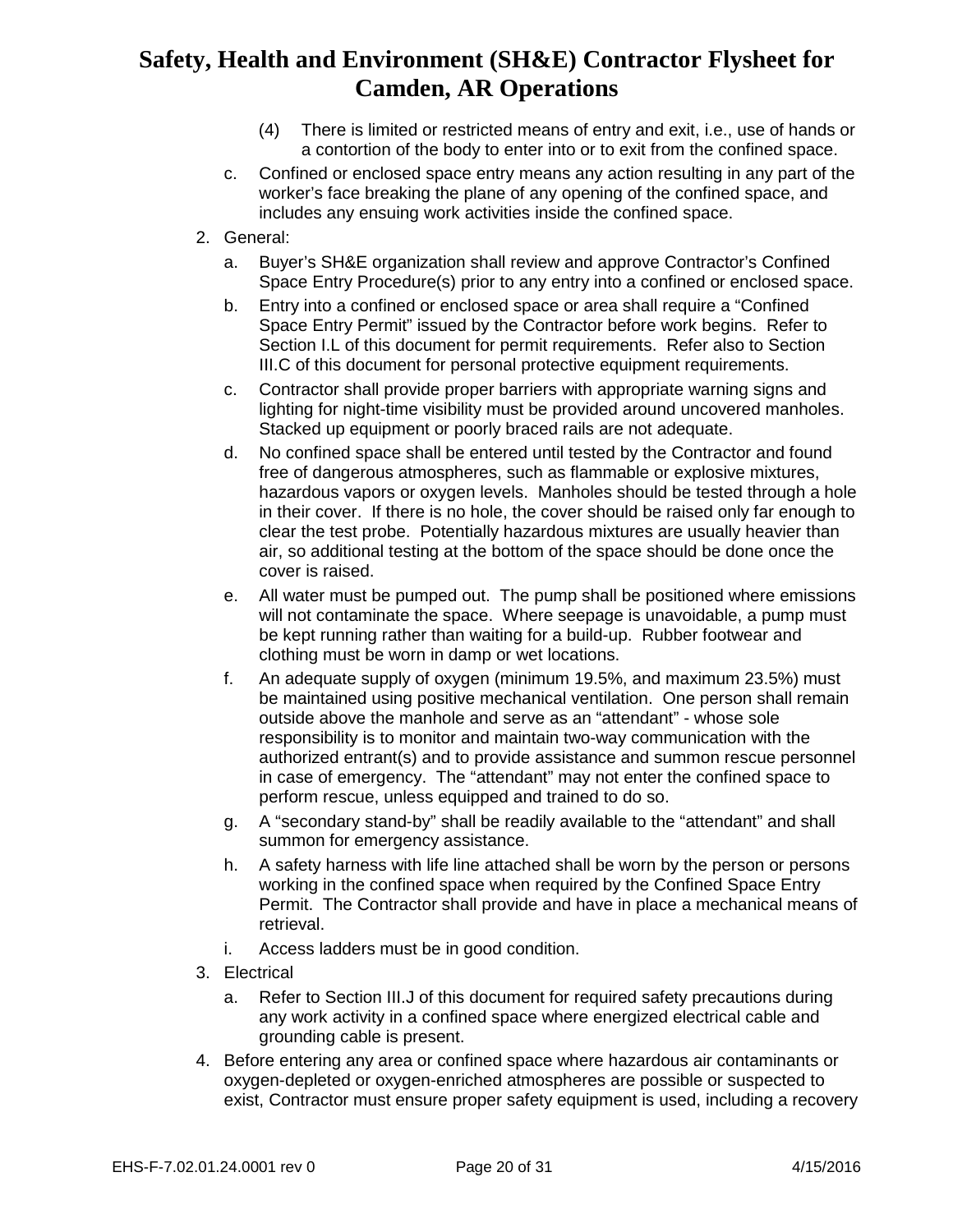line and backup person. When Contractor's employees work along side Buyer's employees in the same confined space, Contractor's employees shall follow Buyer's procedures so as not to endanger employees with conflicting instructions.

#### **I. Lockout/Tagout**

- 1. Contractor shall follow all OSHA regulations governing control of hazardous energy.
- 2. The purpose of Lockout/Tagout is to minimize the risk of personnel injury and equipment damage by emphasizing the requirement of achieving a controlled energy condition for the equipment being worked on before the actual work begins, and by preventing unauthorized or inadvertent energizing of equipment.
- 3. Definitions:
	- a. Authorized Employee/Person A person who is authorized to control hazardous energy associated with equipment in order to perform work on that equipment.
	- b. Affected Employee/Person A person whose job requires operation or use of equipment which MAY be serviced or maintained under Lockout/Tagout procedure or whose job requires the person's presence around equipment on which such servicing or maintenance can be performed. An affected employee and the authorized employee may be one in the same.
	- c. Energy Control Point A single point at which hazardous energy flow can be effectively and positively controlled so that it cannot cause injury or loss of resources.
	- d. Energy Source Any source of electrical, mechanical (motion), hydraulic, pneumatic, chemical, thermal, potential/stored (due to pressure, vacuum, gravity, or springs), or other energy.
- 4. The Authorized Employee shall undertake the following actions for the control of hazardous energy.
	- a. Identify:
		- (1) Hazardous energy sources identify combinations of hazardous energy sources. Buyer will provide available plans, prints, drawings, manuals or schematics as necessary to help identify all energy sources and paths.
		- (2) Control points for each hazardous energy source identify all energy control points. These include electrical switches, circuit breakers, and valves or physical setups that block energy such as misaligned pipes, line blanking devices, or missing links. Plans, prints, drawings, and schematics may be reviewed as necessary. Also identify those energy control points that must be locked in a safe position in order to prevent rebuild-up of energy (e.g., vent valves, relief valves, or electrical shorting bars).
		- (3) Appropriate energy control methods identify the method used to control the energy. The use of locks, tags, and other devices such as blocks, chains, etc.
	- b. Notify Contract Coordinator, affected employees, and the area manager of the work to be done and possible hazards. Ensure that personnel are removed from hazardous areas.
	- c. Shut down the equipment according to established procedures or practices.
	- d. Control the energy by: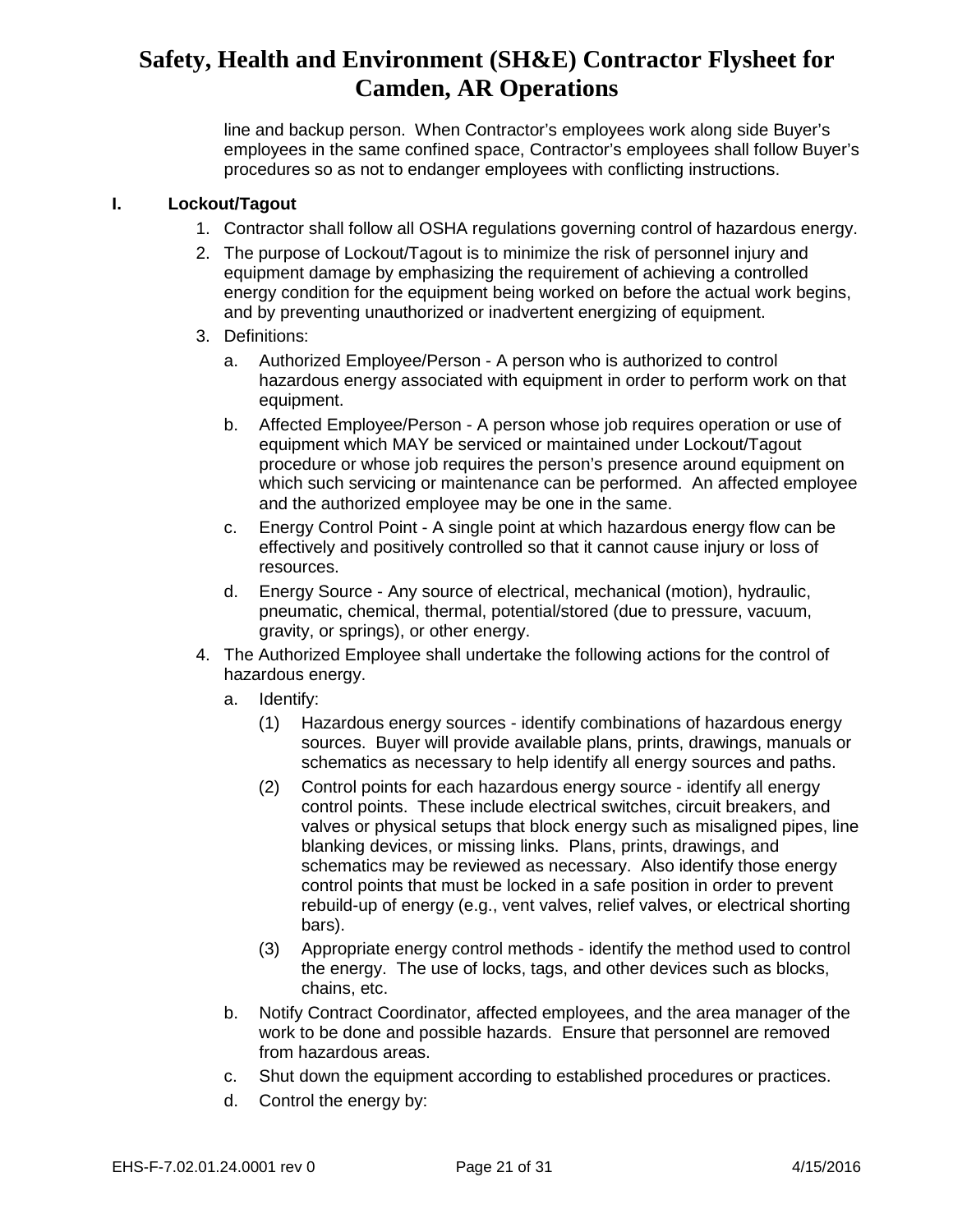- (1) Isolation An energy path that is blocked or broken so that it cannot flow to cause injury (i.e., turning off a circuit breaker or switch or physically disconnecting electrical wires to interrupt current).
- (2) Blocking An energy source is "blocked" if there is some physical barrier installed or some physical setup that prevents parts from moving, objects from falling or activation of switches or connections from being tampered with.
- (3) Dissipation Energy that is reduced to a level no longer hazardous to a person (e.g., grounding electrical hazard points, allowing cold or hot objects to equilibrate to ambient temperature, releasing pressure or vacuum to ambient pressure, and allowing springs to relax to zero stored energy).

NOTE: Relying upon configuring limit switches, interlock devices, and control circuit devices (such as push buttons and selector switches) as the sole means of de-energizing equipment and controlling the energy is NOT allowed.

- e. Apply locks, tags, and/or other energy control devices. Each authorized person working on the equipment MUST ensure that the equipment cannot be mistakenly or intentionally reactivated without deliberate steps to overcome/circumvent the energy controls. This is to be accomplished by:
	- (1) Locking out each energy control point
		- (a) Whenever a lock is applied, a tag must be applied with it.
		- (b) Lock the appropriate disconnect in the OFF or other appropriate safe position.
		- (c) Due to the design of the equipment, it may be necessary to use a chain, block, or other device to achieve effective energy control through lockout.
	- (2) If it is not possible to apply a lock due to the design of the equipment or the use of the lock may itself present a hazard, then apply a tag at each energy control point.
		- (a) Attach the tag in such a way that it would be plainly visible and attach it in the same location in which a lock would have been.
		- (b) Tagout alone does not provide the same positive hazardous energy control that lockout does. Therefore, additional safety measures MUST be used. These include: stationing a person to monitor the control point; removing an isolating circuit element; blocking a control switch; opening an extra disconnecting device; removing a valve handle; removing fuses, disconnecting wires, barricading the immediate area, etc.
- f. Verify in a positive manner that all energy is controlled.
	- (1) Verification includes using circuit testers, multi-meters, receptacle testers, or pressure gages to ensure energy control.
	- (2) If the authorized employee leaves a job while using lockout/tagout for any reason (lunch break, shift change, called to work on another job, etc.) that employee MUST re-verify the energy controls before beginning work again. During the absence things may have changed. The responsibility for safety is ultimately with the individual performing the work.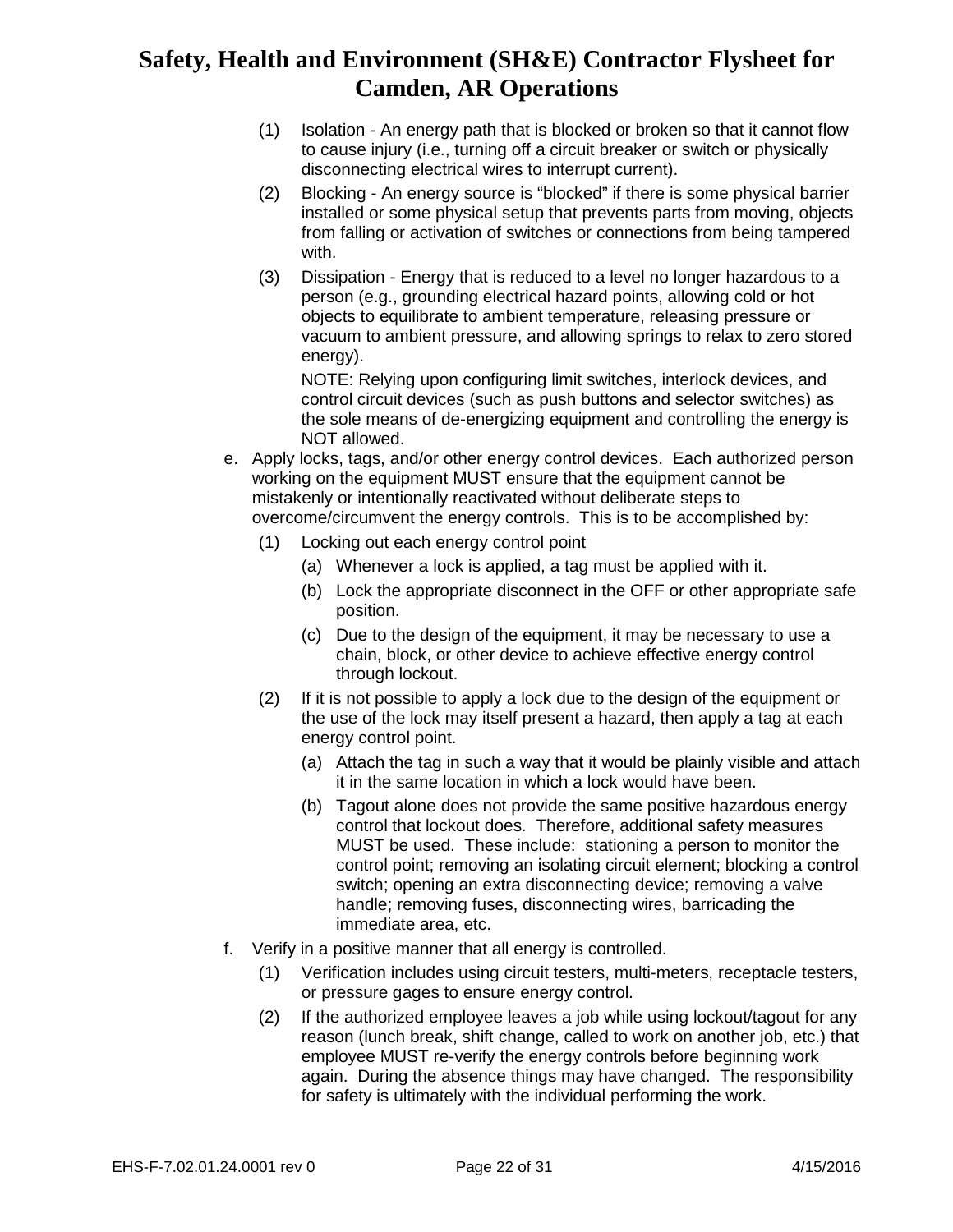- 5. The following actions shall be taken by the Authorized Employee in preparation for restoring equipment to normal service.
	- a. Inspect the equipment to ensure that the work necessitating energy control has been completed and that the system is safe to re-energize (i.e., that nonessential items are cleared and that components are operational).
	- b. Re-identify the energy types involved, hazards presented and the controls that were employed. Ensure that controls are in the OFF or other appropriate safe position.
	- c. Notify Contract Coordinator, affected employees and area manager that the energy control devices are going to be removed and ensure affected employees have been safely positioned away from the operation.
	- d. Remove the energy control devices. It may be necessary to request permission from the Contract Coordinator, manager or designee to re-energize the equipment. When authorized, reactivate energy sources using an approved startup sequence.
	- e. Notify affected Contract Coordinator, employees and manager for area that the servicing or maintenance is completed and the equipment is ready to use.
- 1. Contractor must be knowledgeable about Buyer's lockout/tagout and lock system to avoid confusion over importance of work involved.
- 2. Contractor must inform affected Buyer's employees of the Contractor's lockout/tagout tag and lock system to ensure safety to all personnel.

### **J. Electrical Work**

- 1. General Requirements:
	- a. Only a Qualified Person who is trained and knowledgeable of the construction and operation of electrical equipment or a specific work method and is trained to recognize and avoid electrical hazards that might be present with respect to that equipment or work method. Unqualified Persons are prohibited from working on or entering electrical equipment, cabinets or panels while energized.
	- b. All electrical work, installation, and wire capacities shall be in accordance with the pertinent provisions of NFPA 70 (latest revision) and area classifications.
	- c. The construction and installation of permanent and temporary electrical power transmission and distribution lines shall comply with OSHA regulations 29 CFR 1910 Subpart S, and NFPA 70E.
	- d. Prior to starting electrical work which involves cutting, splicing, or tapping existing cables, Contractor shall check to make sure that the circuit to be worked on has been de-energized and the source locked out. Contractor must attach their personal protective locks on the disconnect device.
		- (1) Contractor will check for energized cable with a device intended for the purpose before cutting into the cable or opening a splice or termination. Solidly ground the cable to a known low resistance ground point while working on the cable.
		- (2) Electrical lines shall be de-energized while work is performed. When it is necessary to work with energized lines, only qualified personnel, properly equipped with rubber gloves and blankets which have been tested regularly in accordance with ANSI, shall be utilized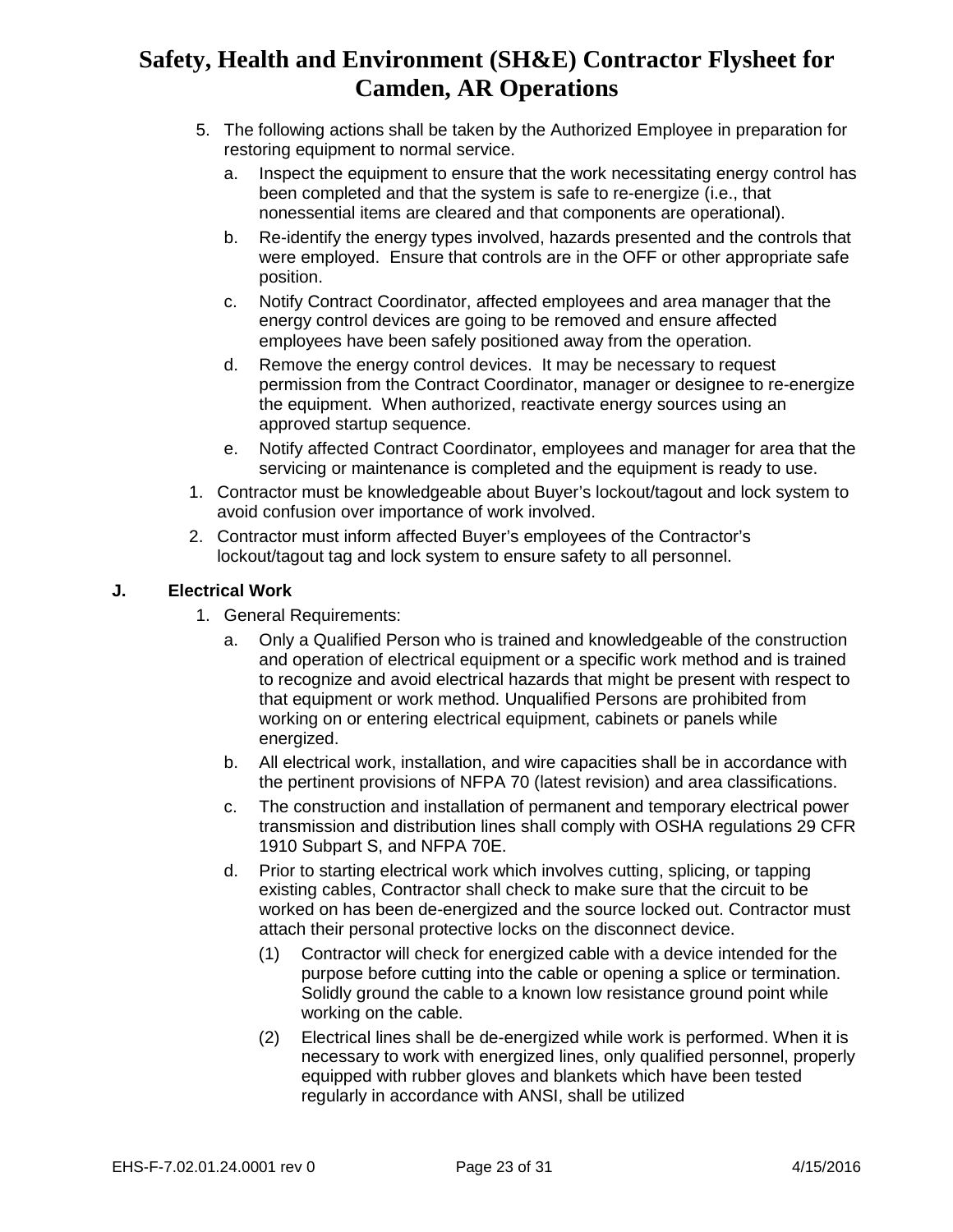- (3) At least two people shall be assigned to work on any energized lines or in substations.
- (4) When it becomes necessary to transport equipment or machinery under overhead lines in a manner that encroaches on specified clearances, the job should be scheduled so the lines can be de-energized.
- (5) Operations conducted adjacent to overhead lines should not be initiated until coordinated with the local utility officials.
- (6) Materials and supplies should not be stored under overhead transmission and distribution lines because often times when Contractor's attempt to remove these supplies, they come into contact with the overhead lines.
- (7) Operations adjacent to overhead lines are prohibited unless one of the following conditions is satisfied:
	- (a) Power has been shut off and positive means taken to prevent the lines from being energized.
	- (b) Equipment, or any part, does not have the capability of coming within the minimum clearance allowed by OSHA from energized overhead lines, or the equipment has been positioned and blocked to assure no part, including cables, can come within the minimum clearances allowed by OSHA.
	- (c) The safe distance requirements from overhead lines energized between 600-50,000 volts shall be at least:
		- (1) 6 ft. for boom-type equipment in transit
		- (2) 10 ft. for boom-type equipment in operation.
		- (3) 6 ft. for people working near overhead lines.
- 2. Grounding Requirements:
	- a. All electrical circuits shall be grounded in accordance with the NEC, unless otherwise noted in this Specification.
	- b. A ground should be provided for non-current-carrying metallic parts of equipment such as: generators (if not exempted by NEC 250-6), electrically powered welders, switches, motor-controller cases, fuse boxes, distribution cabinets, frames, motors of electrically operated cranes, electric elevators, metal frames of non-electric elevators to which electric conductors are attached, other electric equipment and metal enclosures around electric equipment.
	- c. Portable and semi-portable electrical tools and equipment shall be grounded by a multiconductor cord having an identified grounding conductor and a multicontact polarized plug-in receptacle.
	- d. Semi-portable equipment, flood lights and work lights shall be grounded. The protective ground of such equipment shall be maintained during moving unless supply circuits are de-energized.
	- e. Tools protected by a system of double insulation, or its equivalent, need not be grounded. Double-insulated tools shall be distinctly marked and listed by UL or approved by FM.
	- f. Grounding circuits shall be checked to ensure that the circuit between the ground and a grounded power conductor has a resistance which is low enough to permit current flow sufficient to cause the fuse or circuit breaker to interrupt the current.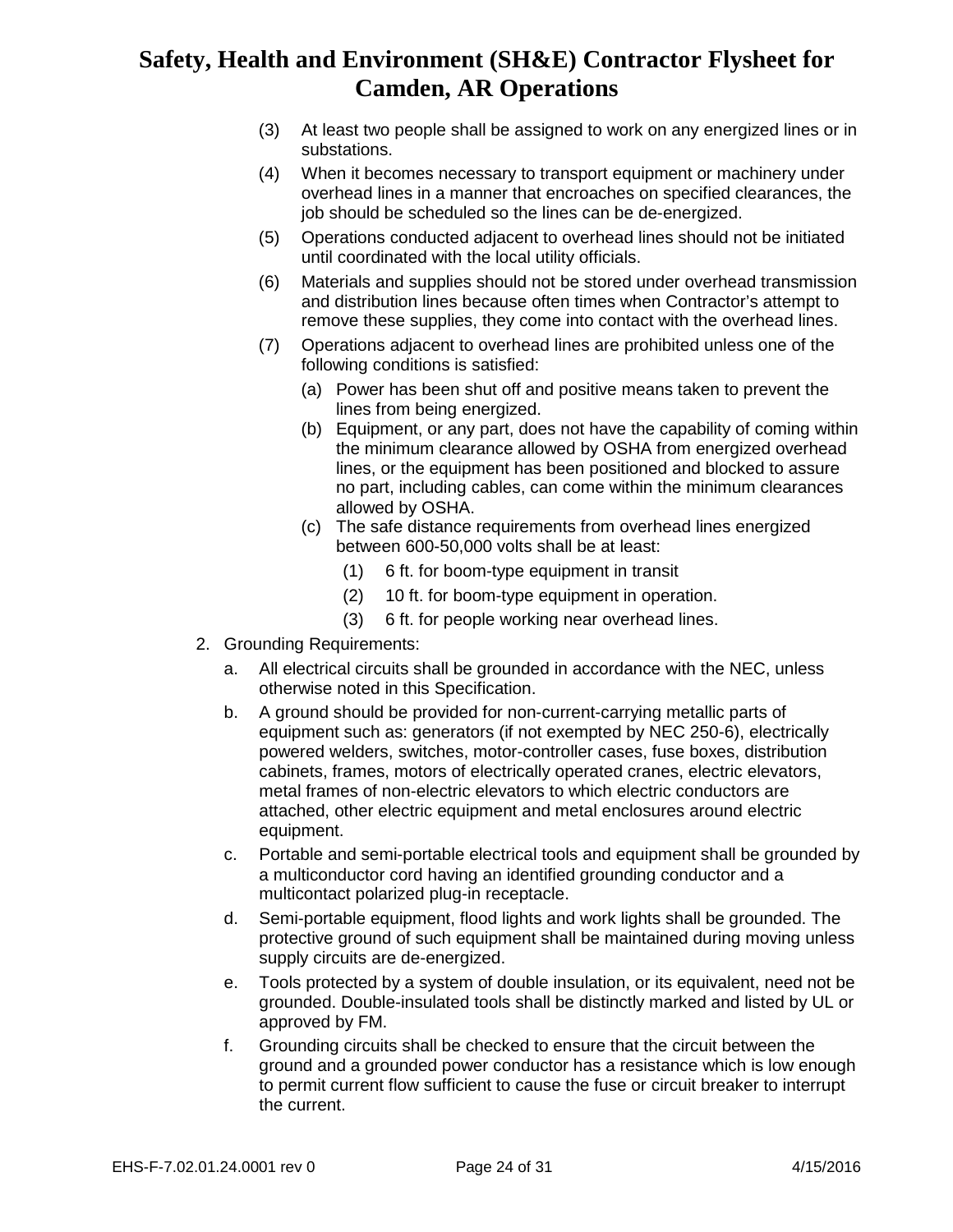- g. Contractor shall have a policy/program for the use, installation and maintenance of personal protective grounds. The Contract Coordinator will provide available fault current values on the system(s).
- h. All 120-volt single-phase 15 and 20 ampere receptacle outlets which are not a part of the permanent wiring of the building or structure shall have ground-fault circuit interrupters (GFCI) for personnel protection or an assured equipmentgrounding conductor program. Permanent wiring of electrical circuits should be grounded in accordance with NEC. GFCIs may be sensitive to some equipment such as concrete vibrators. In these instances, other precautions shall be taken to protect the equipment/personnel.
- i. Contractor and its employees and Subcontractor employees shall comply with the latest edition of NFPA 70E.
- 3. Temporary Wiring:
	- a. Temporary wiring shall be guarded, buried or isolated by elevation to prevent accidental contact by workers or equipment.
	- b. Outdoor lighting strings shall consist of lamp sockets and connection plugs permanently molded to the conductor insulation.
	- c. Flexible cord sets shall be of a type listed by the UL. Flexible cord sets used on construction Worksites shall contain the number of conductors required for the service, plus an equipment ground wire. The cords shall be hard usage or extra-hard usage as specified in the NEC. Approved cords may be identified by the word "Outdoor" or letters "WA" on the jacket.
	- d. Bulbs attached to festoon lighting strings and extension cords should be protected by wire guards or equivalent unless deeply recessed in a reflector.
	- e. When temporary wiring is used in tanks or other confined spaces, an approved switch, identified and marked, shall be provided at or near the entrance to such spaces for cutting off the current in emergencies.
	- f. Exposed empty light sockets and broken bulbs shall not be permitted.
	- g. Temporary lights shall be equipped with heavy-duty electric cords with connections and insulation maintained in safe condition. Temporary lights shall not be suspended by their electric cords unless cords and lights are designed for this suspension. Splices should have insulation equal to that of the cable.
	- h. Portable electric lighting used in moist and/or hazardous locations such as drums, tanks, vessels and confined spaces shall be operated at a maximum of 12 volts.
	- i. Temporary lights shall be equipped with guards to prevent accidental contact with the bulb.
	- j. Attachment plugs for use in work areas shall be constructed so that they will endure rough use. They shall be equipped with a cord grip to prevent strain on the terminal screws.

### **K. Motor Vehicles & Equipment**

- 1. Contractor's personnel shall observe Buyer's posted speed limits, parking regulations and prevailing OSHA regulations when operating vehicles and moving equipment at Buyer's facilities.
- 2. Only the vehicles and moving equipment absolutely necessary for Contractor's Work shall be allowed within Buyer's facility. Refer to Section entitled "Summary Of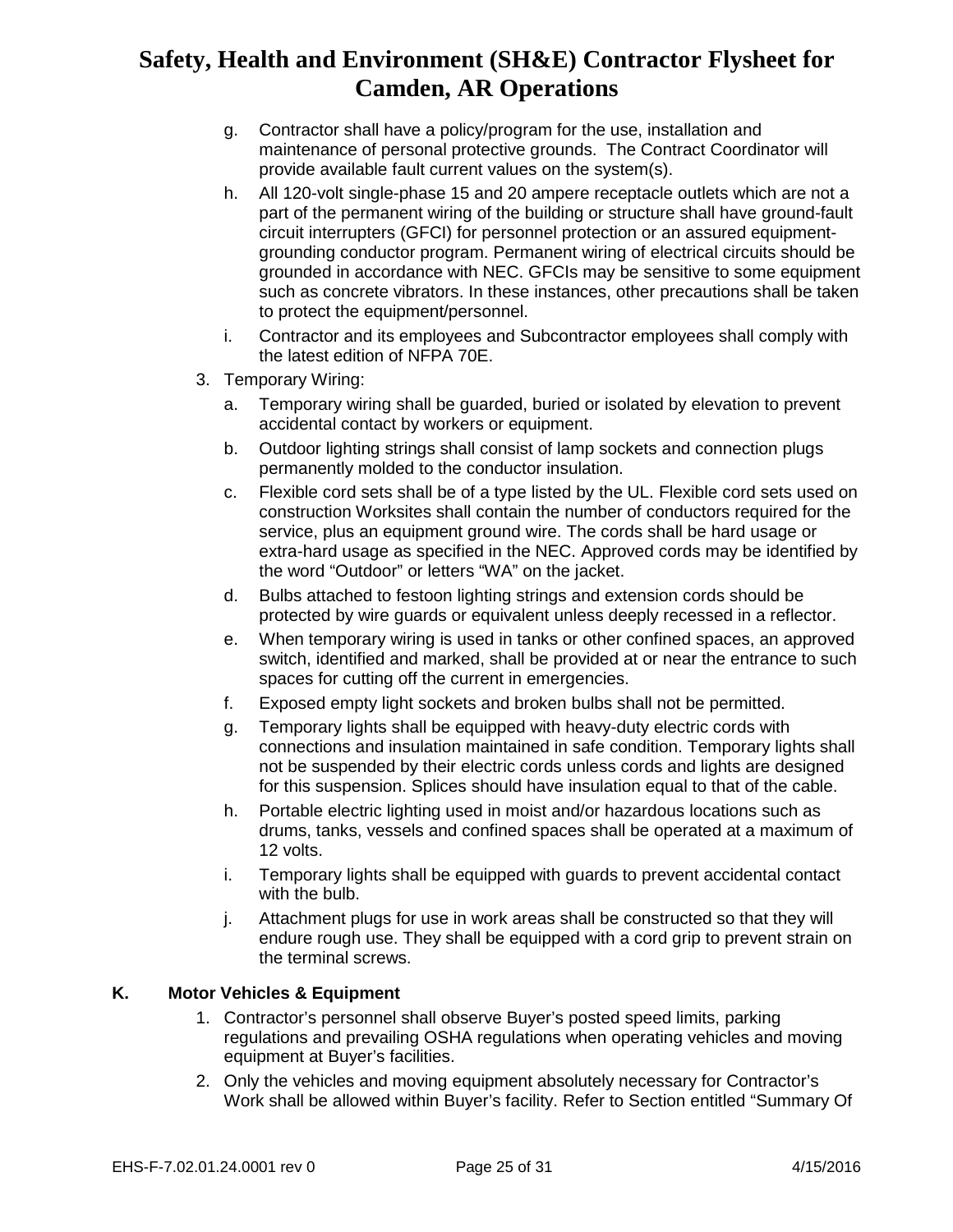The Work" of this Specification regarding ingress and egress to Buyer's facilities. Seat belts shall be worn by all personnel within an operating vehicle while on Buyer's property.

- 3. The driver of each vehicle is responsible for the safety of all passengers and the stability of materials being hauled or handled by the equipment.
- 4. All vehicles which are not necessary for work shall park in areas designated by the Contract Coordinator.
- 5. All Contractor vehicles must be covered by Contractor's insurance requirements as indicated in Buyer's Contract.
- 6. Blocking of plant roadways is prohibited except where specifically authorized by the Contract Coordinator.
- 7. Speed limits shall be strictly followed on Buyer's property.
- 8. All Contractors' equipment (i.e., backhoes, cranes, front end loaders, dozers, earth movers, etc.) shall have functioning backup warning devices.
- 9. All stationary equipment shall be grounded or isolated, when working near, above, or below grade energized lines or equipment.
- 10. All vehicle operators shall possess a valid driver's license and be recognized by the Arkansas Department of Motor Vehicles.
- 11. All Contractors' equipment, whether owned, leased, or borrowed, shall be free of defects and free from leaks of oils, coolants, or other chemicals.
- 12. Operation of gasoline engine or diesel engine driven equipment, i.e., forklift, air compressors, generators, pumps, etc., are not permitted in buildings or enclosed area(s) unless the equipment has been inspected and conditions approved by Buyer's SH&E organization through the Contract Coordinator, prior to initiation of work. While on Buyer's premises, all gasoline or diesel-powered engines shall be shutdown before fuel tanks are opened or refueled; propane powered equipment shall be in good working condition. Refueling within a building is prohibited. If Buyer's SH&E organization authorizes use of gasoline or diesel engine driven equipment within a building or enclosed area, conditional approval will be granted on, but not necessarily limited to, the following requirements:
	- a) The contractor shall use an appropriate ventilation method including but not limited to opening doors, additionally the contractor shall coordinator all activities with the Contract Coordinator in order to eliminate any emission buildup.
	- b) The contractor shall conduct continuous monitoring and record for Carbon Monoxide and/or oxygen deficient atmosphere to detect and alert occupants of any hazardous levels near the operation.

#### **L. Excavations & Trenching**

- 1. The sides of all excavations and trenches must be properly sloped, shored or sheeted before entering according to OSHA regulations and shall be capable of withstanding all soil pressures, including stresses which can be exerted by water, heavy loads or vibrations.
	- a. Shoring and sheeting procedures shall be reviewed by Contractor's "Competent Person" before work begins.
	- b. Shoring and sheeting shall be removed after trenching installation work has been fully completed.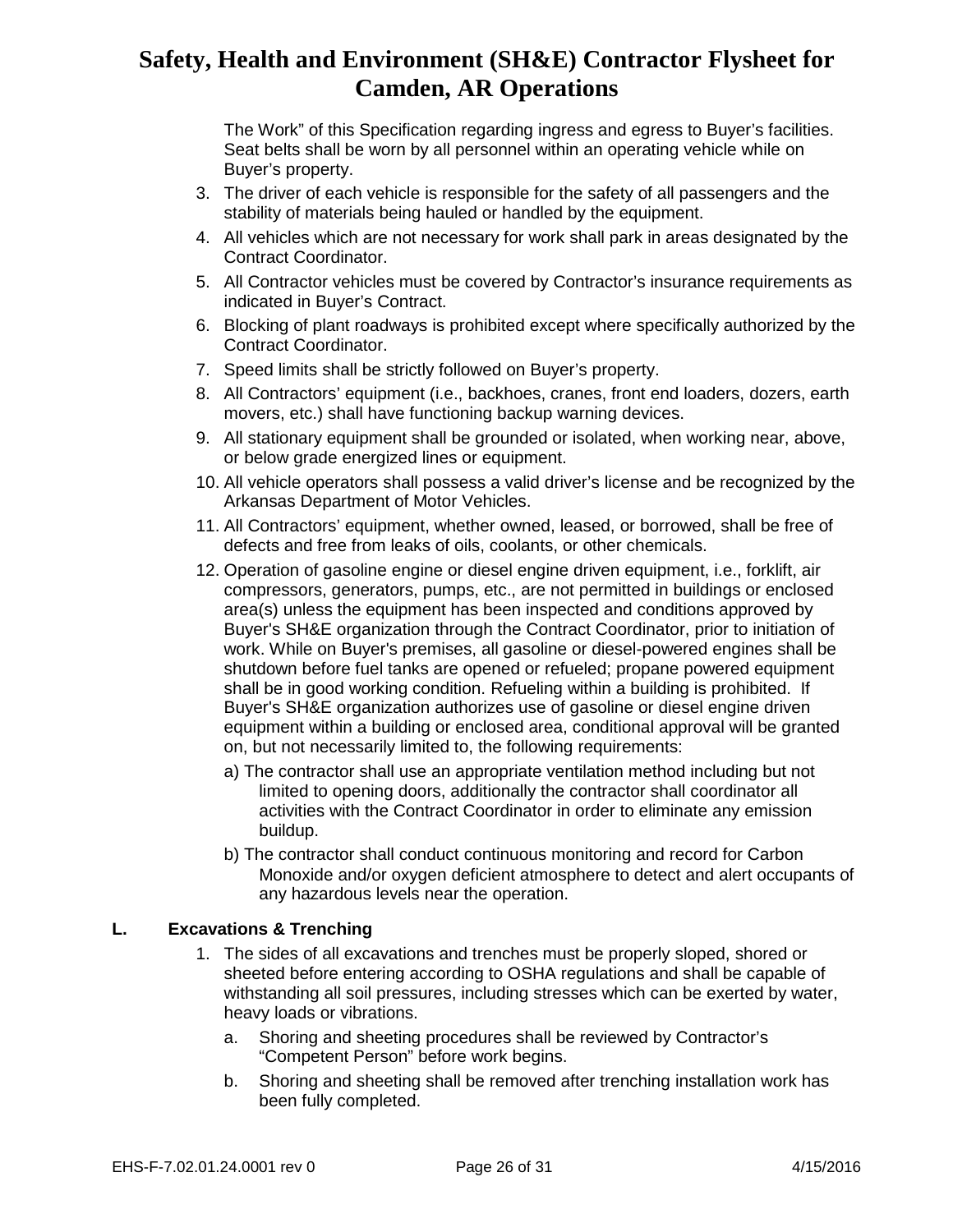- c. Contractor may use OSHA compliant movable steel plate trench boxes or shields during trenching work.
- 2. Location of all underground structures or utilities shall be verified and marked before digging begins. Contractor shall take all necessary precautions to prevent any hazard from developing. In the event any underground structure is encountered, Contractor shall provide proper support to the structure as required to maintain its integrity and stability. In the event an unexpected or unknown underground utility is encountered, all work shall immediately stop until the utility is identified and the hazard has been properly mitigated.
- 3. All excavations and trenches must have safe access ways and be properly barricaded. Excavated material may be used to barricade one side of the excavation or trench. The edge of the excavated material shall be at least 3 feet from the edge of the excavation or trench. Excavated material must be piled at least 3 feet high when used as a barricade.
- 4. Check for soil erosion and stability of all excavation walls before entering and after a heavy rain or thaw. Check shoring and sheeting daily or more often in extremely wet weather for stability and for accumulation of water. Checking shall be done by a person who is competent and knowledgeable for this type of work.
	- a. Workmen will not be permitted in trenches or excavations until accumulated water has been totally removed.
- 5. The area must be cleared and approved by Contractor's Designated Representative prior to the start of excavation.
- 6. Workers will not be permitted in trenches or excavations while equipment is being used next to the edge.
- 7. The use of explosives will not be allowed at any time, unless written approval from the Contract Coordinator is first obtained.

#### **M. Concrete, Concrete Forms & Shoring**

- 1. All equipment and materials used in concrete construction and masonry work shall be as required by OSHA and also the applicable requirements prescribed in ANSI A10.9. Wall shoring shall also be designed to meet applicable federal and state codes.
- 2. Form work and shoring shall be designed, erected, supported, braced, and maintained so that it will safely support all vertical and lateral loads that may be imposed upon it during placement of concrete.
- 3. Structural calculations regarding strength and stability of form work and shoring shall be made available to the Contract Coordinator upon request.
- 4. Forms shall not be removed until the concrete can support its own weight and any superimposed load.

#### **N. Cranes & Derricks**

1. Contractor shall comply with the manufacturer's specifications and limitations applicable to the operation of any and all cranes and derricks, meet all applicable OSHA standards. Attachments used with cranes shall not exceed the capacity, rating, or scope recommended by the manufacturer. A copy of the crane manufacturer's operating manual shall be available in the cab of each crane at all times. Manufacturer's load rating plates (in view of the operator) shall be attached to all load hoisting equipment.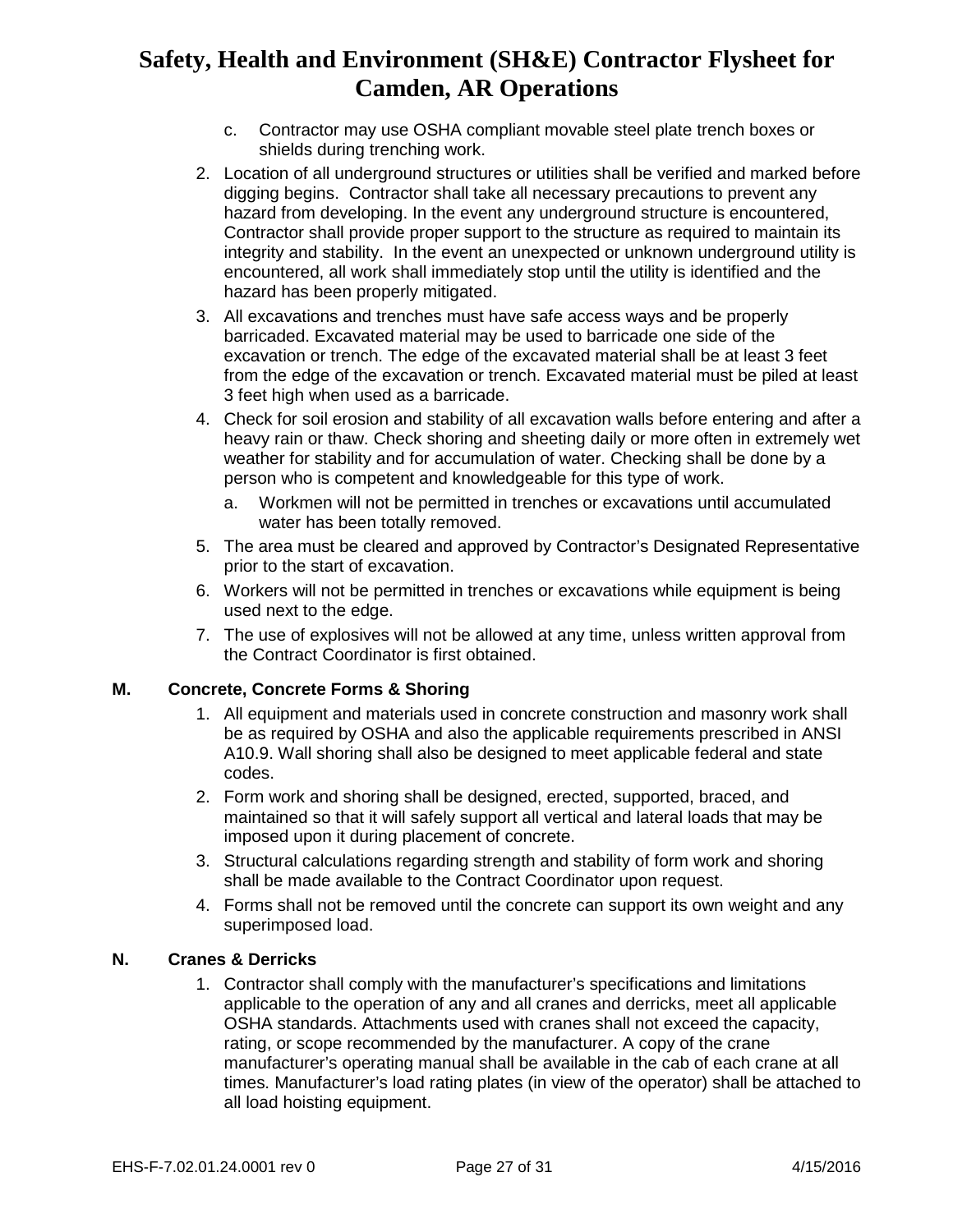- 2. All cranes and derricks exceeding three (3) tons rated capacity shall not be used unless certified. Certification documents to be provided to the Contractor Coordinator upon request.
- 3. All equipment used for hoisting will be inspected daily by Contractor before operations are begun. Cranes or equipment that has been idle shall be inspected by Contractor before being put into operation. Maintenance and inspection of cranes or equipment shall be in accordance with ANSI standards.
	- a. Inspection records shall be made available to the Contract Coordinator if requested by Buyer.
- 4. Operating cranes or equipment in the vicinity of overhead power lines should not start without the special, written approval of the Contract Coordinator. Approval will include an action plan implemented to insure safe operation. This plan may include building barricades, warning signs, a limited device for boom extension, grounding of equipment, use of nylon slings, wearing insulated gloves and boots, and/or limited access. These are preventive measures. First consideration should be given to alternative methods and routes that will keep equipment away from these areas.
- 5. The riding of crane hooks and/or "wrecking balls" is prohibited. Doing so will result in immediate dismissal.
- 6. Rigging equipment shall be certified and inspected by qualified personnel prior to use and as necessary during its use to ensure that it is safe. Inspection documentation shall be submitted to the Contract Coordinator upon request.
- 7. Only personnel qualified by training and experience shall operate cranes or derricks. Upon request, Contractor shall provide qualification and experience resumes for all operators.
- 8. One person shall be designated to perform signaling.
- 9. During assembly and disassembly of crane booms and derrick sections, all components shall be adequately supported so that these components will not shift or fall.
- 10. When making a lift with a crane, Contractor shall have the area cleared, roped or barricaded off, and shall have someone supervising the lift. No one shall stand or pass under suspended loads. Tag lines shall be used for controlling loads.
- 11. Cranes and derricks shall not be refueled while in operation.
- 12. When working near energized lines and equipment, the cranes shall be grounded or isolated.
- 13. All cranes and derricks not in use shall be properly secured.
- 14. Outriggers must be fully extended for any lift. Where cribbing is used under the outrigger, it must only be used under the pedestal.
- 15. The use of a crane or derrick to hoist employees on a personnel platform is prohibited, except when the erection, use and dismantling of conventional means of reaching the worksite, such as a personnel hoist, ladder, stairway, aerial lift, elevating work platform or scaffold, would be more hazardous, or is not possible because of structural design or worksite conditions.

#### **O. Steel Erection**

1. The erection of new structural steel and removal of structural steel from existing structures shall comply with OSHA regulations. Contractor shall also comply with Buyer's plant safety regulations regarding welding, cutting and spark production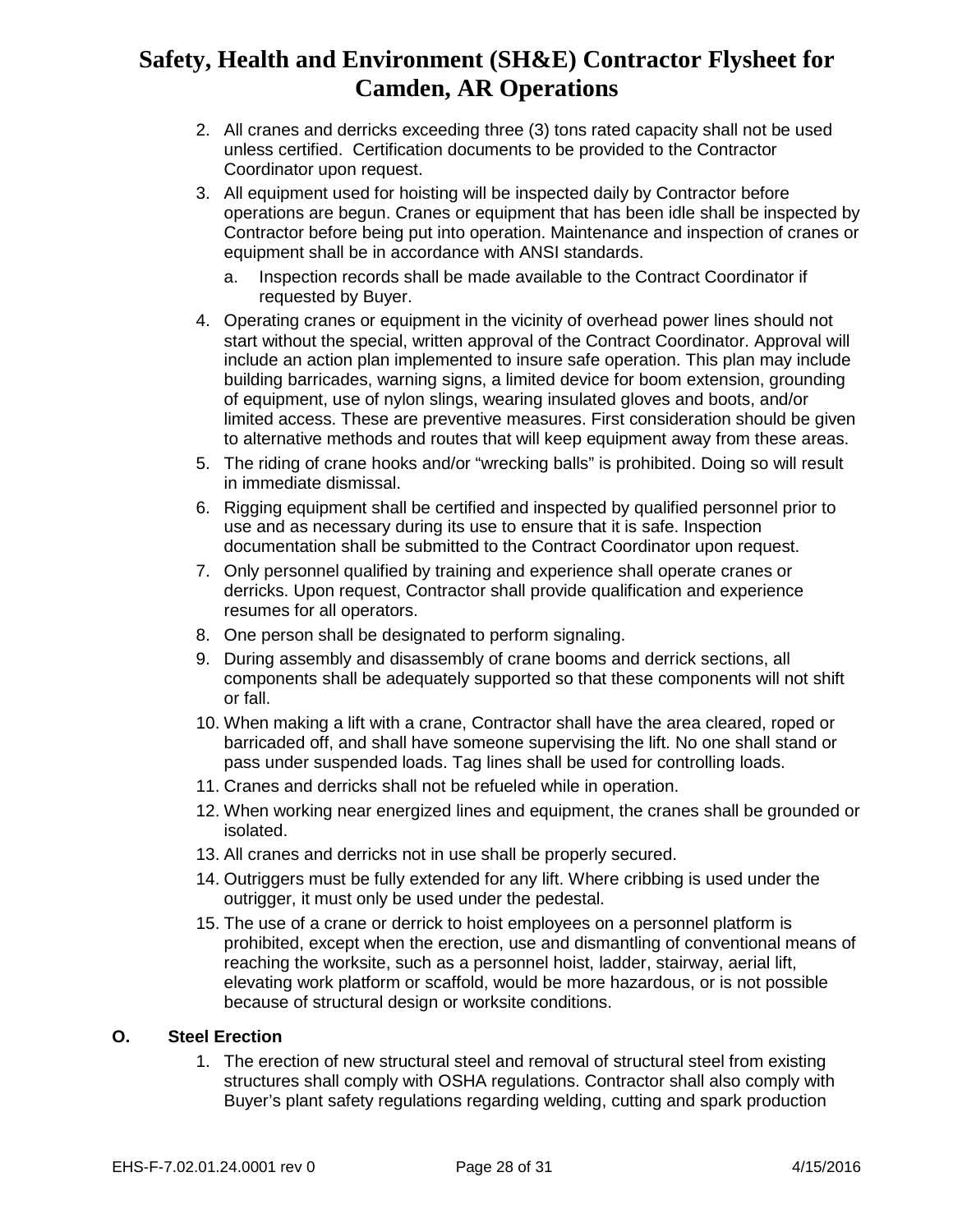when work encompasses any existing facility equipment or structures, including the posting of area(s) where it is necessary to do overhead work.

- 2. During the placing of solid structural members, the load shall not be released from the hoisting line or lifting equipment until the members are secured with not less than two bolts (or the equivalent) at each connection and drawn up wrench tight.
	- a. Tags or guidelines shall be used for controlling loads.
- 3. Before extra members are assembled, all joint bolts must be in place. Under no circumstances shall the second level of the structure be erected until all the joint bolts of the first elevation are installed.
- 4. Contractor shall provide and maintain all necessary temporary guying, bracing, falsework, cribbing or other elements required of steel frame to resist safely all wind or seismic forces and construction loads during erection.
- 5. All partially erected structural steel shall be braced or secured in an approved manner during interruptions of work or at the end of the working day.
- 6. Loads should not be placed on structural supports until members are positively secured from movement or accidental displacement.

### **P. Miscellaneous Provisions**

#### **1. General:**

- a. Contractor is solely responsible for Contractor's equipment and goods. Buyer is not responsible for any losses by theft (or by whatever nature) of Contractor's property.
- b. Loose clothing, rings and other jewelry shall not be worn around operating tools or machines. Keep sleeves buttoned. Industrial leather gloves shall be worn when using tools, but not with rotating equipment.

#### **2. Illumination:**

a. Contractor shall ensure that construction areas, aisles, stairs, ramps, runways, corridors, offices, shops, and storage areas where work is in progress shall be adequately lighted with either natural or artificial illumination. Refer to OSHA Standards for illuminated light levels in all work or access areas.

#### **3. Sanitation:**

- a. Contractor shall furnish an adequate supply of potable water, containers, and disposable cups to Contractor's employees for drinking water.
- b. Contractor shall furnish adequate toilet facilities for Contractor's employees. All portable toilets shall be kept clean, sanitary, and located in an easily accessible area. If they are to be used at night, the area shall be well lighted.

### **4. Hand and Power Tools:**

- a. All hand and power tools and similar equipment, whether furnished by Contractor or Contractor's employees shall be maintained in a safe operating condition. Damaged tools shall be immediately repaired or replaced. Tools shall be used only for the purpose for which they were designed.
- b. Any tools that are designed to have guards must have those guards in place at all times. Any worker removing a guard or using an unguarded tool shall be subject to dismissal from the worksite.
- c. Grinders are particularly hazardous. Workers shall be trained in their use. While the grinders are rotating, the operator shall assure that he/she is in a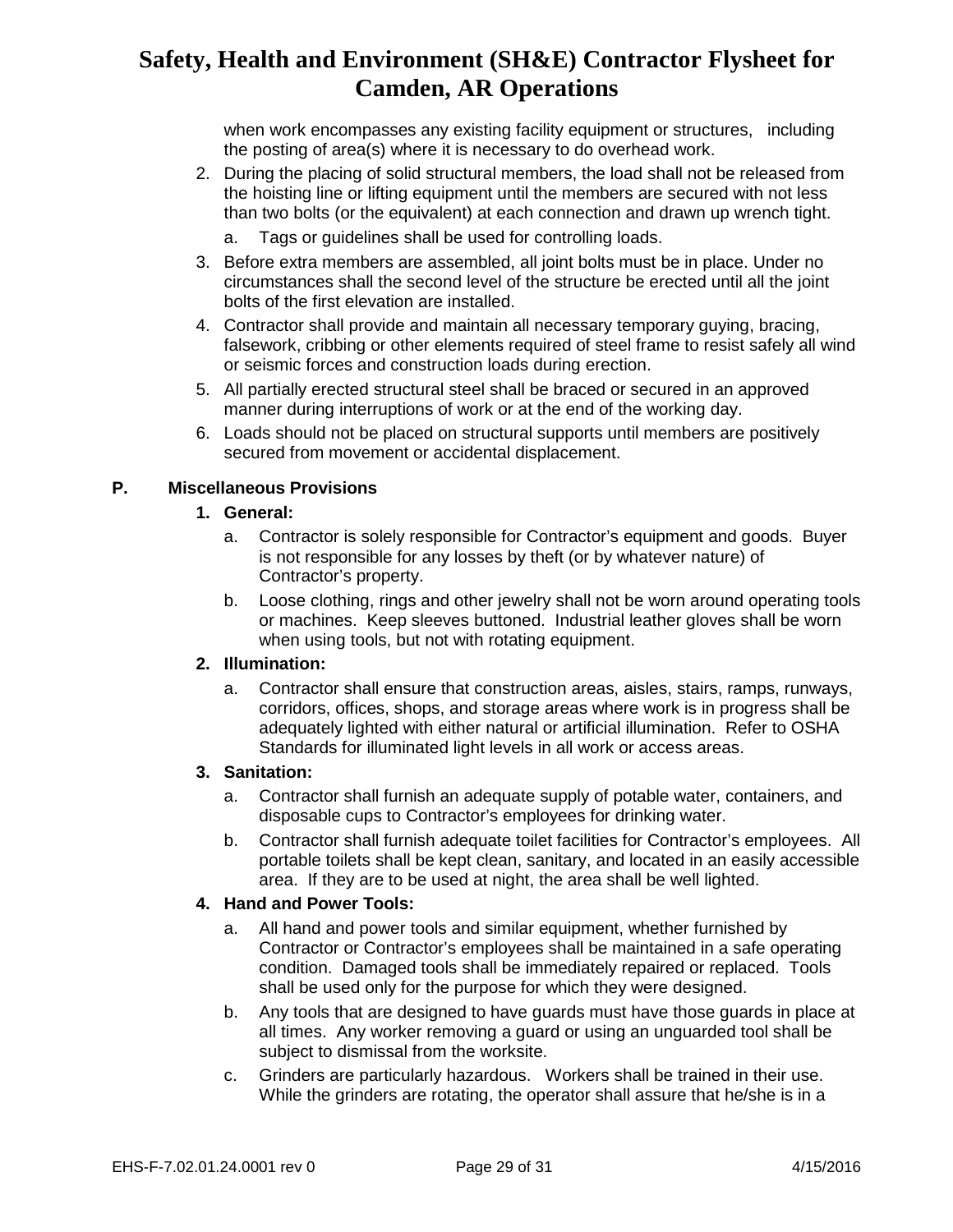balanced position and that the momentum of the disc will carry the tool away from the operator if it becomes stuck.

#### **5. Powder-Actuated Tools:**

- a. Powder-actuated tools shall meet ANSI A10.3.
- b. Only trained workers can use a powder-actuated tool.
- c. Containers shall be lockable and bear the label, "POWDER-ACTUATED TOOL", on the outside. The container shall be kept under lock and key storage.
- d. The tool shall not be used:
	- (1) in an explosive environment
	- (2) on hard or brittle material
	- (3) on unbacked, thin, soft material
	- (4) within 1/2 inch of the edge of steel
	- (5) within 3 inches of the edge of masonry
	- (6) on thin concrete
	- (7) on spalled areas
	- (8) on existing holes
- e. Eye protection shall be worn by operators and assistants.
- f. The tool shall be inspected prior to use. Defective tools shall not be used.
- g. Tools shall not be loaded until ready for use. Tools shall be unloaded if work is interrupted.
- h. Upon misfire, the tool shall be held in place for 30 seconds.
- i. Warning signs bearing the words "POWDER-ACTUATED TOOLS IN USE", shall be conspicuously posted within 50 feet.

#### **6. Laser Equipment:**

a. Anticipated laser use for leveling or surveying must be approved by Buyer's SH&E organization.

#### **Q. Safety Inspect**i**on & Housekeeping:**

- 1. Contractor shall check the work area daily at the beginning and at the end of each work shift to ensure safe working conditions are maintained and all safety procedures are followed.
- 2. Contractor shall be responsible for properly organizing all activities on the job site to the extent that good housekeeping shall be practiced at all times. This shall include, but not be limited to:
	- a. As the job progresses, work areas must be kept clean at all times.
	- b. All materials, tools, and equipment must be stored in a stable position to prevent rolling or falling. Materials and supplies shall be kept away from edges of floors, hoistways, stairways, and floor openings. When exterior walls are being built, materials and supplies shall be kept away from the perimeter of the building.
	- c. A safe access way to all work areas and storage areas must be maintained. All stairways, corridors, ladders, catwalks, ramps, passageways, and work platforms shall be kept clear of loose material and trash.